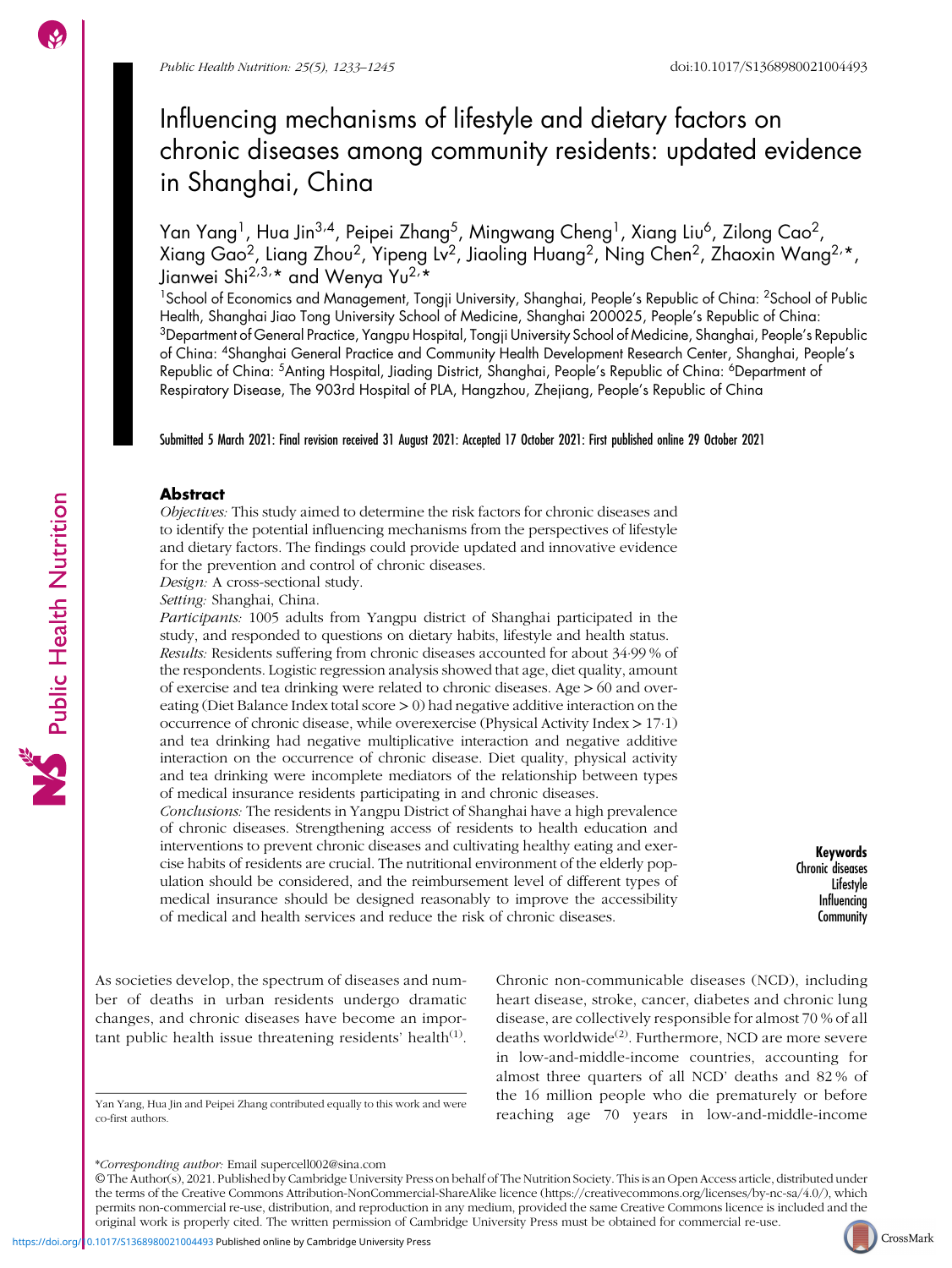countries $(3)$ . In China, due to the increased prevalence, the total number of deaths from NCD have increased, with 17 % of people dying prematurely from any of cardiovascular diseases, cancers, diabetes or chronic respiratory diseases<sup> $(4)$ </sup>. The high morbidity, disability and mortality from NCD bring about huge sufferings to the patients and their families, with very heavy medical cost. Therefore, the prevention and control of NCD have become an important public health issue $(5)$ .

Previous studies in low-and-middle-income countries revealed the impact of demographical and sociological characteristics and lifestyle and environmental exposure on chronic diseases<sup> $(6-8)$  $(6-8)$  $(6-8)$  $(6-8)$  $(6-8)$ </sup>. A study from rural India showed age, gender, socioeconomic status and geographical location of residence as predictors of chronic disease prevalence $(9)$  $(9)$ . A study of six low-and-middle-income countries and upper-middle income countries, including South Africa, Mexico, India, Ghana, Russia and China, revealed that daily smoking, frequent alcohol abuse, low levels of physical activity, insufficient intake of vegetables and fruits, high risk waist-to-hip ratio, obesity and high blood pressure are the main risk factors for chronic diseases $(10)$  $(10)$  $(10)$ . Consistent findings reported in Chinese studies revealed that in Ningxia, a remote province in northern China, gender, age, ethnicity, education, marital status, occupation and source of drinking water are the main influencing factors of chronic diseases in northern China, gender, age, ethnicity, education, marital status, occupation and source of drinking water are the main influencing factors of chronic diseases among residents<sup>([11\)](#page-11-0)</sup>. In another northeastern city marital status, occupation and source of drinking water<br>are the main influencing factors of chronic diseases<br>among residents<sup>(11)</sup>. In another northeastern city—<br>Changchun—survey, age, occupation, physical activity and income are the top five risk factors for chronic diseases<sup> $(12)$  $(12)$  $(12)$ </sup>. With increasing urbanisation and aging, changes in the socio-economic levels and lifestyles of residents have caused great changes in the spectrum, morbidity and mortality of chronic diseases $(13,14)$  $(13,14)$ . However, few of these previous studies have examined the comprehensive impact mechanisms of medical insurance, modern lifestyle, diet quality and other factors on chronic diseases.

Therefore, this study was aimed to determine the prevalence of chronic diseases among the population in the surveyed area, explore their influencing factors and identify the underlying mechanisms among Shanghai, a highly urbanised city with well-developed social services. The results of this study are expected to provide updated and innovative evidence for the prevention and control of chronic diseases, especially in urban cities in developing countries.

#### Methods

#### Data sources

The data we used were from the survey of chronic diseases by Shanghai Center for Disease Control and Prevention in 2016. This survey included 1005 residents from 240 households in all 12 community streets in Yangpu District, Shanghai, and 20 households were randomly selected from

each street. The survey was conducted at the household level, and personal questionnaires were used to obtain data from family members. The respondents were community residents who had lived in the targeted district for at least 6 months preceding the survey. The questionnaire was completed by professional investigators, and the information obtained was recorded in the information system.

The survey included four sections: (1) basic family information, including the number of family members, financial status, family diet and fuel usage; (2) basic personal information, including age, sex, education level, marital status, occupation, medical insurance participation and registered permanent residence; (3) personal dietary habits and lifestyles, including food intake, smoking, second-hand smoking, alcohol drinking, salt intake (self-assessment), tea drinking and amount of exercise and (4) personal health status, including weight status (self-assessment), height (actual measurement), weight (actual measurement), blood pressure and presence of chronic diseases. The questionnaire also included related information such as family history of chronic diseases. A total of 1005 completed questionnaires were collected, including 22 questionnaires with inconsistent or illogical responses. Ultimately, 983 valid questionnaires were retained, and the effective rate was 97·81 %.

#### Measurement

#### Dietary quality

Most of the existing researches mainly included single nutrients or food composition indicators to measure the dietary structure or quality of residents; these can only reflect a certain aspect of the diet and hardly explain the complexity of the diet<sup> $(15)$  $(15)$  $(15)$ </sup>. To evaluate the overall dietary quality and diet structure, this study comprehensively considered the problem of insufficient and excessive dietary intake and quantified the degree based on Chinese Diet Balance index $(16)$ , which can better evaluate the dietary quality of Chinese adults.

Diet Balance Index\_16 (DBI\_16) is composed of eight food group level indicators, including cereal, fruits and vegetables, dairy, soybean, animal food (red meat and products, poultry and game, aquatic products, eggs), pure heat food (cooking oil and alcoholic beverage), condiments (added sugar and salt), diet variety and water. If the water quantity data is missing, such was excluded from the analysis<sup> $(16)$ </sup>. The individual indicator in each group were set according to eleven energy levels, and the specific values were based on the revised standards of China's Dietary  $index^{(17)}$  $index^{(17)}$  $index^{(17)}$ . The DBI score is used to calculate the high bound score, low bound score, total score (TS) and diet quality distance from the eight indicators. High bound score was calculated by adding the positive scores of all indicators to indicate the degree of dietary overconsumption; low bound score, the absolute value of the sum of the negative points of all indicators, reflects the degree of insufficient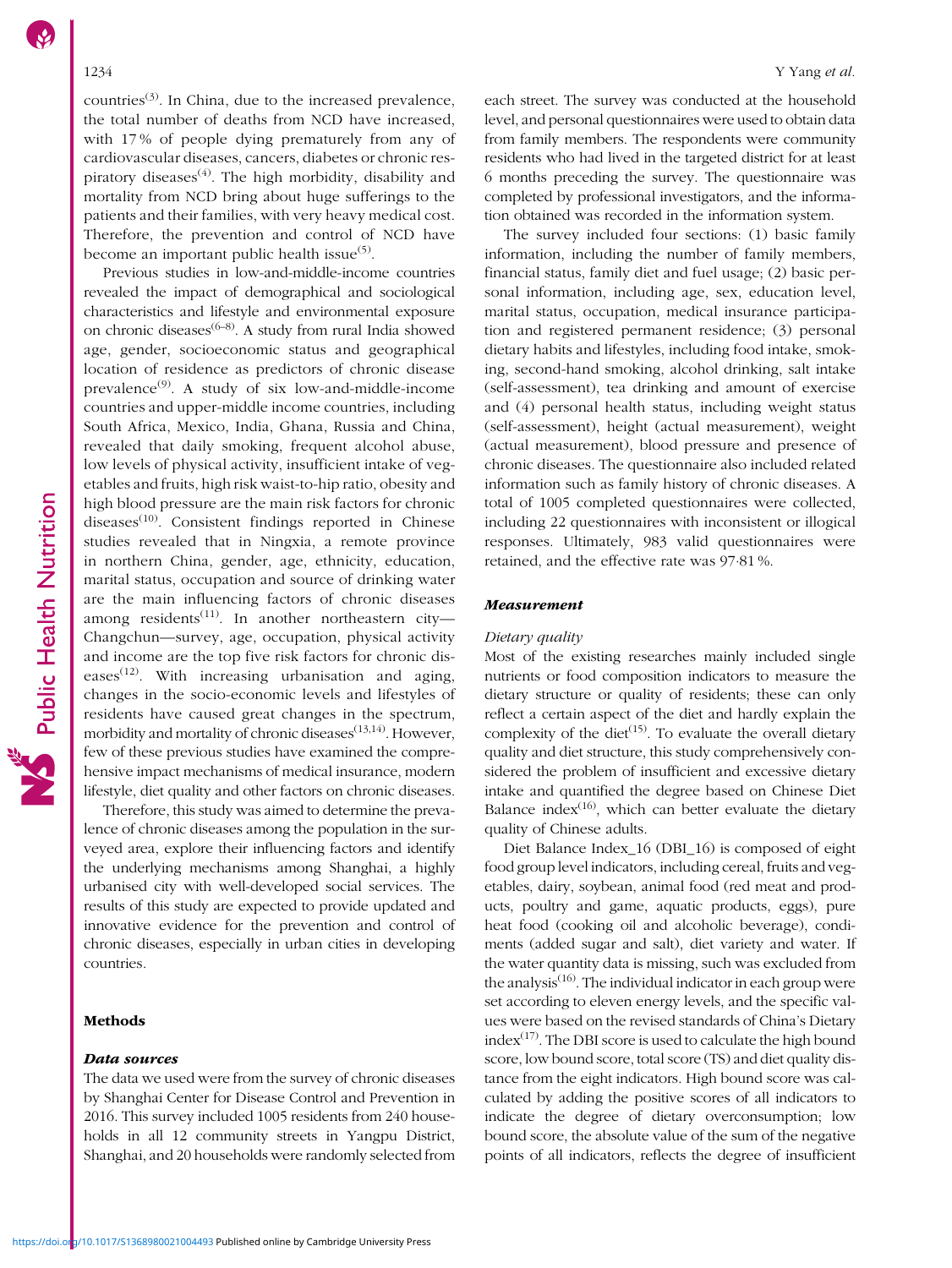#### Lifestyle and dietary factors on chronic diseases 1235

dietary intake; TS, the sum of the scores of all indicators, reflects the average level of the overall dietary quality; while diet quality distance, the sum of the absolute values of each indicator, comprehensively reflects the problems with a particular diet.

Using the DBI\_16 evaluation method, the average daily food intake of each group was first calculated, and the energy intake was calculated according to the food composition table 17. The DBI\_16 index score of each person was then calculated according to the DBI\_16 scoring method to derive the DBI\_TS, Diet Balance Index high bound score and Diet Balance Index low bound score. To better reflect the average level of the dietary quality, DBI\_TS was selected as the proxy variable of dietary quality in this study. Negative DBI\_TS implied undereating by the people on the average; positive DBI\_TS implied overeating on the average; while zero DBI\_TS does not necessarily imply a balanced diet, but may mean that the degree of overeating and undereating of different kinds of food is equal; hence, they cancel out. DBI\_TS ranges from –72 to 44. According to the quartile, the Dietary quality was classified into four categories: dietary under intake (DBI\_TS  $\leq$  –14), mild dietary under intake  $(-14 < DBI$  TS  $\leq 0$ ), mild overeating  $(0 < DBL_TS \le 8)$  and overeating (DBI\_TS > 8).

#### Amount of exercise

Public Health Nutrition

Individual physiological load of exercise was measured according to the international general Physical Activity Index  $(PAI)^{(18)}$  $(PAI)^{(18)}$  $(PAI)^{(18)}$ . Housework, working activities (reading, writing, reporting, etc.), outdoor activities (running, swimming, ball games, etc.) and other different types of exercise were assigned 0·85–9 points per hour and multiplied by the corresponding time to calculate the PAI. According to the quartile, the PAI was classified into four categories: appropriate amount of physical activity (PAI < 12·8), mild overexercise  $(12.8 < PAI \le 17.1)$ , moderate overexercise  $(17.1 < PAI \le 22.5)$  and severe overexercise (PAI > 22.5).

### Assessment of chronic disease status

Participants were asked to report only NCD that were once diagnosed by medical staff. Hypertension, diabetes, dyslipidemia or hyperlipidemia, chronic kidney disease, cardiovascular and cerebrovascular events were provided as examples. No chronic disease was recorded as '0' and having one or more chronic diseases were recorded as '1'.

#### Statistical analysis

The data collected were recorded in Information Collection Management Platform by investigators, analysed using IBM SPSS version 23.0; Stata version 13.0 and R version 2.8.1, and reported in frequency distribution tables. Chi-square test, logistic regression analysis and mediating effect test were performed. Chi-square tests and non-conditional logistic regression analysis were used to identify factors associated with chronic disease. Addition and multiplication interaction models were used to analyse the interaction of different risk factors on chronic disease. The synergy index (S), relative excess risk due to interaction and attributable proportion due to interaction were calculated with reference to the interaction calculation table compiled by Andersson et al., and determined whether there is additive interaction<sup>[\(19](#page-11-0),[20](#page-11-0))</sup>. All tests were bilateral, and  $P < 0.05$  was considered statistically significant.

The mediating effect model was used to further test whether medical insurance influenced chronic diseases through dietary quality, exercise and tea drinking variables. Taking dietary quality (DBI\_TS) as an example to explore the influence mechanism of residents' participation in medical insurance on chronic disease. DBI\_TS was the mediation variable (reported as a continuous variable), the independent variable was types of health insurance that residents participate in (reported as a categorical variable), while the dependent variable, having or not having chronic disease, was a dichotomous variable. The specific models are as follows:

$$
TS_i = \alpha + \beta_1 \text{Medical insurance}_i + \beta_2 \text{Control}_i + \zeta_i \tag{1}
$$

Chronic disease<sub>i</sub> =  $\alpha + \gamma_1$ Medical insurance<sub>i</sub> +  $\gamma_2$  Control<sub>i</sub> +  $\zeta_i$  (2)

Chronic disease<sub>i</sub> =  $\alpha + \varphi_1$ Medical insurance<sub>i</sub> +  $\varphi_2$ TS<sub>i</sub> +  $\varphi_3$  Control<sub>i</sub> +  $\zeta_i$ (3)

In the mediation analysis, where the mediating variable or dependent variable was a categorical variable, the usual linear regression analysis was replaced by the logistic regression analysis<sup> $(21-23)$  $(21-23)$  $(21-23)$  $(21-23)$  $(21-23)$ </sup>. Since the dependent variable was a categorical variable, equations (2) and (3) for logistic regression analysis were adopted. Since the mediating variable was a continuous variable, the linear regression analy-sis in equation (1) was used<sup>[\(24](#page-11-0)–[26\)](#page-11-0)</sup>. The same was true for the analysis that medical insurance affected the risk of chronic disease by influencing the amount of exercise or tea consumption of residents.

The RMediation software package in R was used to calculate the CI for the mediation variable statistics. The significance level was set at  $P < 0.05$  for all the tests. Since the family history of chronic diseases was a perfect predictor of chronic diseases, it was automatically omitted from the multiple logistic regression model. Considering that members from the same family are more similar in diet and other living habits, individuals with a family history of chronic diseases are more likely to experience chronic diseases. Therefore, family history of chronic diseases was not discussed in the follow-up analysis.

#### Data quality

Myer's blended index is a method used to estimate the quality of survey data based on the age distribution of the participants. The index score ranges from 0 to 99 and cannot be greater than 60, otherwise, that indicates a serious quality problem with the survey demographic data. In general,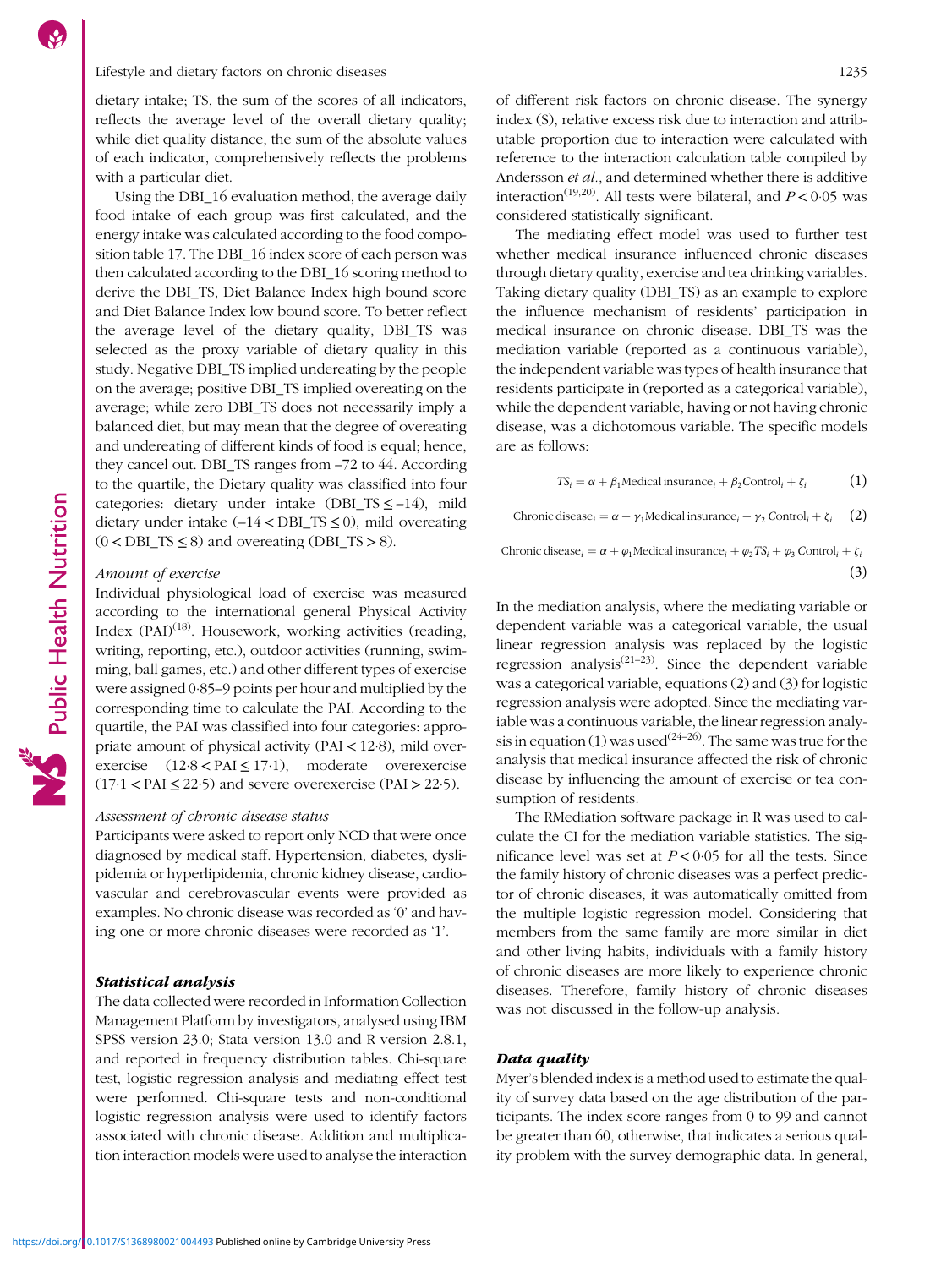# Table 1 Socio-demographic characteristics of the respondents  $(n 983)$

<span id="page-3-0"></span>

|                                              |                                                               |                | Total (n 983) |
|----------------------------------------------|---------------------------------------------------------------|----------------|---------------|
| Variable                                     | Group                                                         | $\sqrt{n}$     | $\%$          |
| Socio-demographic characteristics            |                                                               |                |               |
| Age (years)                                  | $18 - 30$                                                     | 27             | 2.75          |
|                                              | $31 - 45$                                                     | 87             | 8.85          |
|                                              | $46 - 60$                                                     | 294            | 29.91         |
|                                              | $61 - 75$                                                     | 459            | 46.69         |
|                                              | >75                                                           | 116            | 11.80         |
| Sex                                          | Male                                                          | 408            | 41.51         |
|                                              | Female                                                        | 575            | 58.49         |
| Education                                    | Primary school or below                                       | 85<br>334      | 8.65<br>33.98 |
|                                              | Junior high school<br>Senior high school                      | 406            | 41.30         |
|                                              | Bachelor's degree or above                                    | 158            | 16.07         |
| Marital status                               | Unmarried                                                     | 28             | 2.85          |
|                                              | Married                                                       | 906            | 92.17         |
|                                              | Widowed or divorced                                           | 49             | 4.98          |
| Occupation                                   | Operators of production and transport equipment               | 21             | 2.14          |
|                                              | Personnel of business and services                            | 24             | 2.44          |
|                                              | Personnel of government, political party, enterprise          | $\overline{7}$ | 0.71          |
|                                              | Clerk and related personnel                                   | 38             | 3.87          |
|                                              | Professional technical personnel                              | 61             | 6.21          |
|                                              | Other workers                                                 | 44             | 4.48          |
|                                              | Student or unemployed                                         | 13             | 1.32          |
|                                              | Household                                                     | $\overline{7}$ | 0.71          |
|                                              | Retirees                                                      | 768            | 78.13         |
| Monthly family income (CNY*)                 | < 5000                                                        | 162            | 16.48         |
|                                              | 5001-8000                                                     | 217            | 22.08         |
|                                              | 8001-11 000                                                   | 523            | 53.20         |
|                                              | 11 001-14 000                                                 | 27             | 2.75          |
|                                              | > 14000                                                       | 54             | 5.49          |
| Medical insurance†                           | Nonparticipant                                                | 23             | 2.34          |
|                                              | Urban and Rural Residents' Medical Insurance (URRMI)          | 227            | 23.09         |
|                                              | Urban Employees Basic Medical Insurance (UEBMI) (not retired) | 192            | 19.53         |
|                                              | <b>UEBMI</b> (retired)                                        | 541            | 55.04         |
| Registered residence in Shanghai             | Yes                                                           | 965            | 98.17         |
|                                              | No                                                            | 18             | 1.83          |
| Health status and family history             |                                                               |                |               |
| Weight status (self-assessment)              | Thin                                                          | 65             | $6 - 61$      |
|                                              | Normal                                                        | 735            | 74.77         |
|                                              | Overweight                                                    | 167            | 16.99         |
| BMI‡                                         | Fat                                                           | 16<br>19       | 1.63<br>1.95  |
|                                              | Thin $(< 18.5)$                                               | 453            | 46.41         |
|                                              | Normal (18-5-23-9)<br>Overweight (24-27.9)                    | 386            | 39.55         |
|                                              | Obesity ( $\geq$ 28)                                          | 118            | 12.09         |
| Family history of chronic diseases           | Yes                                                           | 831            | 84.54         |
|                                              | No                                                            | 152            | 15.46         |
| Individual chronic diseases                  | Yes                                                           | 344            | 34.99         |
|                                              | No                                                            | 639            | 65.01         |
| Dietary and living behavior (last 12 months) |                                                               |                |               |
| Smoking                                      | Never smoke                                                   | 859            | 87.39         |
|                                              | Used to smoke                                                 | 45             | 4.58          |
|                                              | Smoke (not everyday)                                          | 12             | 1.22          |
|                                              | Smoking everyday                                              | 67             | $6 - 82$      |
| Second-hand smoking                          | Never                                                         | 640            | 65.11         |
|                                              | $1-2$ d/week                                                  | 134            | 13.63         |
|                                              | 3-4 d/week                                                    | 38             | 3.87          |
|                                              | 5-6 d/week                                                    | 30             | 3.05          |
|                                              | Everyday                                                      | 141            | 14.34         |
| Alcohol drinking                             | Never                                                         | 800            | 81.38         |
|                                              | Less than 1 d/month                                           | 66             | 6.71          |
|                                              | $1 - 3$ d/month                                               | 43             | 4.37          |
|                                              | $1-2$ d/week                                                  | 32             | 3.26          |
|                                              | 3-4 d/week                                                    | 9              | 0.92          |
|                                              | 5-6 d/week                                                    | 2              | 0.20          |
|                                              | Everyday                                                      | 31             | 3.15          |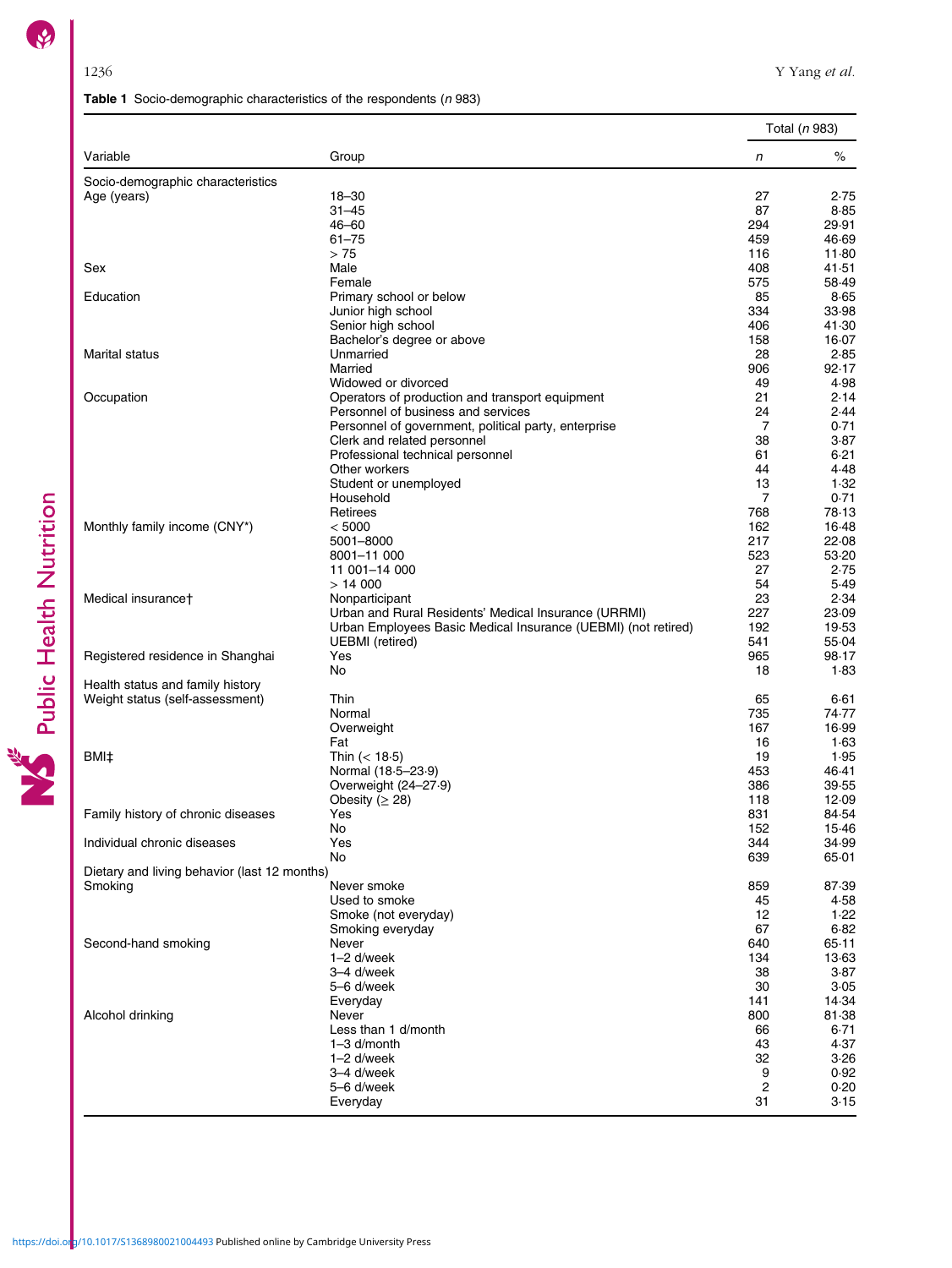### Table 1 Continued

|                               |                                                    |     | Total (n 983) |  |
|-------------------------------|----------------------------------------------------|-----|---------------|--|
| Variable                      | Group                                              | n   | %             |  |
| Salt intake (self-assessment) | Less                                               | 224 | 22.79         |  |
|                               | Moderate                                           | 679 | 69.07         |  |
|                               | More                                               | 80  | 8.14          |  |
| Tea drinking                  | Never or hardly                                    | 658 | 66.94         |  |
|                               | Only on special occasion                           | 53  | 5.39          |  |
|                               | Only for certain months                            | 11  | 1.12          |  |
|                               | Every month (less than once a week)                | 17  | 1.73          |  |
|                               | Every week                                         | 244 | 24.82         |  |
| Diet quality (DBI_TS)§        | Dietary under intake $(< -14)$                     | 228 | 23.70         |  |
|                               | Mild dietary under intake $(-14-0)$                | 261 | 27.13         |  |
|                               | Mild overeating (0–8)                              | 242 | 25.16         |  |
|                               | Overeating $(> 8)$                                 | 231 | 24.01         |  |
| Physical activity index§      | Appropriate amount of physical activity $(< 12.8)$ | 255 | 25.94         |  |
|                               | Mild overexercise (12-9-17-1)                      | 240 | 24.42         |  |
|                               | Moderate overexercise (17-2-22-5)                  | 252 | 25.64         |  |
|                               | Severe overexercise $(> 22.5)$                     | 236 | 24.01         |  |

\*CNY: Chinese Yuan (currency unit). The average exchange rate between USD and the CNY in 2016 was 6·6423.

†Since 2016, China has started the merger of New Rural Cooperative Medical Insurance System and Urban Residents Basic Medical Insurance, collectively referred to as URRMI. Due to the availability of data and the convenience of interpretation, the two were combined in this study. In addition, since the reimbursement ratio of urban employees after retirement is significantly higher than that before retirement, the UEBMI can be divided into two groups (not retire v. retired) according to China's statutory retirement age (males retire at the age of 60 and females retire at the age of 50).

‡BMI was calculated by the actually measured height and actually measured weight, and was divided into six categories according to guidelines for the prevention and control of overweight and obesity in adults in China.

§Classified by quartile.

errors while completing the question on age may occur due to 'number preference' and 'age heaping', and several participants tend to report the last digit of their ages as 0 or  $5^{(27)}$  $5^{(27)}$  $5^{(27)}$ . In this study, the Myer's blended index of the survey data was 4·49, indicating that there was no data heaping; thus, confirming the overall validity of the data collected.

# Results

#### Socio-economic and demographic characteristics

As shown in Table [1](#page-3-0), most respondents were aged 61–75 years (46·69 %), women (58·49 %), graduated from senior high school (41·30 %), married (92·17 %), retired (78·13 %), enjoyed Urban Employees Basic Medical Insurance and retired (55·04 %), and were registered Shanghai residents (98·17 %). In terms of the health status,  $77.74\%$  of the respondents evaluated themselves as having normal weight, while the BMI showed that 46·41 % of the respondents actually had normal BMI level, and 51·64 % of the respondents were above normal BMI level. Of the 983 respondents, 34·99 % had chronic diseases and 84·54 % had a family history of chronic diseases.

### Univariate analysis of chronic disease risk factors

The univariate analysis results showed that age, marital status, occupation, monthly family income, medical insurance, weight status (self-assessment), family history of chronic diseases, smoking, second-hand smoking, alcohol drinking, salt intake(self-assessment), tea drinking, diet quality (DBI\_TS) and PAI were associated individually with chronic diseases (all  $P < 0.05$ ; Table [2\)](#page-5-0).

### Logistic regression analysis of chronic disease risk factors

The results of the logistic regression analysis, including significant variables in the chi-square test are shown in Table [3.](#page-7-0) Age, tea drinking, diet quality (DBI\_TS) and PAI were significant influencing factors of chronic diseases. Among these factors, a higher prevalence of chronic disease was related to older age, drinking tea more often, more unbalanced diet and more excessive exercise.

Specifically, logistic regression analysis showed that, in the case of adjusting relevant variables, the risk of chronic disease of residents aged  $46-60$ ,  $61-75$  and  $> 75$  were  $6.88$ times (95 % CI: 1·47, 32·21), 8·54 times (95 % CI: 1·80, 40·56) and 10·21 times (95 % CI: 2·02, 51·52), compared with residents aged 18–30. Compared with those never or hardly drank tea, the risk of chronic disease was 1·84 times (95 % CI: 1·30, 2·61) for those who drank tea weekly. Compared with the Dietary under intake (DBI\_TS  $\leq$  –14), the risk of chronic disease in the population with mild overeating  $(0 < DBI_TS \le 8)$  or overeating  $(DBI_TS > 8)$  were 2·04 times (95 % CI: 1·32, 3·16) and 1·76 times (95 % CI: 1·13, 2·74). Relative to residents with appropriate amount of physical activity (PAI < 12·8), the risk of chronic disease in mild overexercise (12·8 < PAI ≤ 17·1), moderate overexercise  $(17.1 < PAI \le 22.5)$  and severe overexercise (PAI > 22·5) group were 2·34 times (95 % CI: 1·47, 3·74), 4·13 times (95 % CI: 2·61, 6·53) and 4·42 times (95 % CI: 2·75, 7·11), respectively (Table [3](#page-7-0)).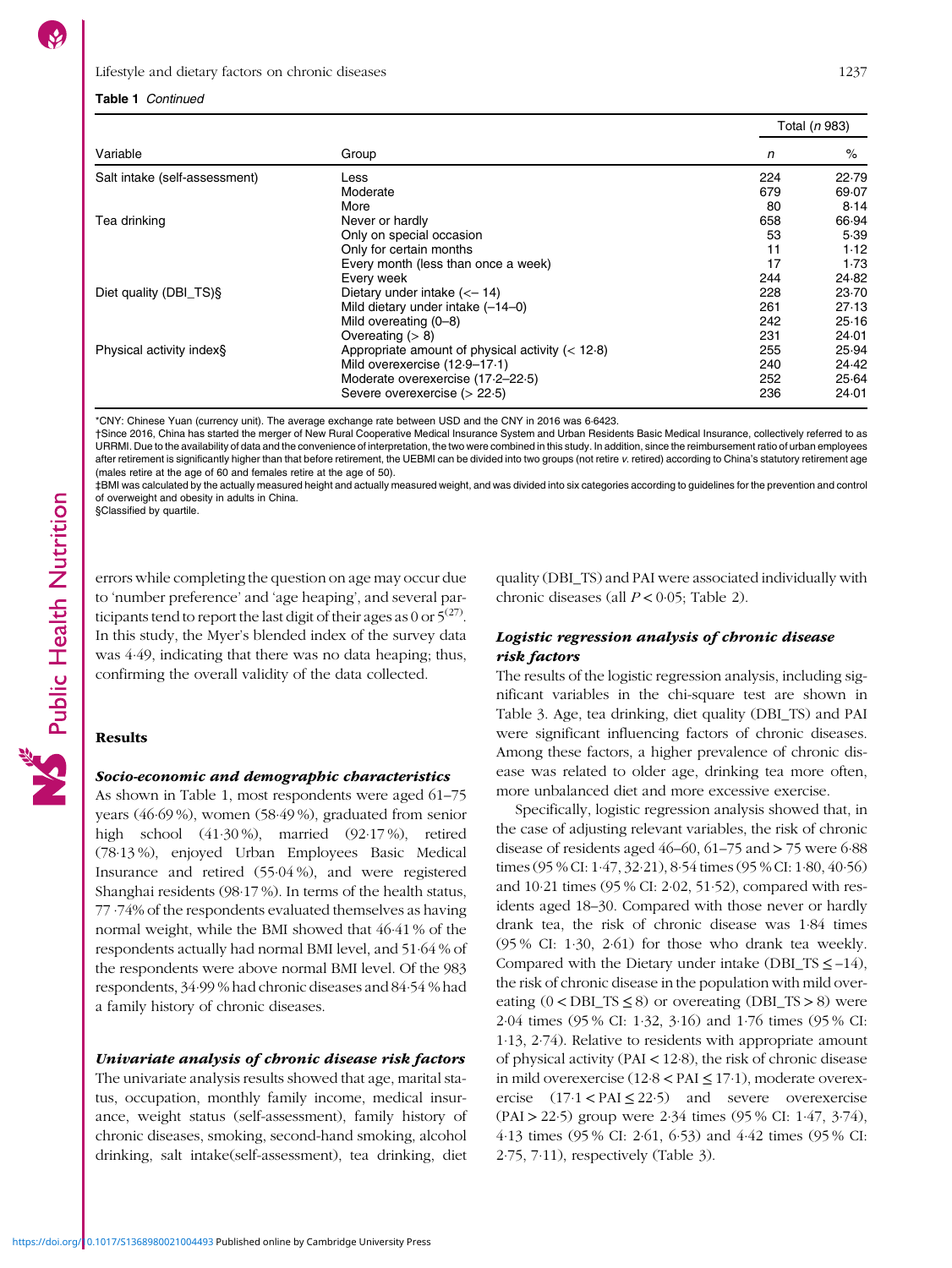# Table 2 Socio-demographic characteristics, health status, lifestyle and chronic diseases (n 983)

<span id="page-5-0"></span>

|                                                               |                       |         |                |                | Without chronic<br>disease | Having chronic<br>disease |        |
|---------------------------------------------------------------|-----------------------|---------|----------------|----------------|----------------------------|---------------------------|--------|
| Variable                                                      | $x^2/T$ value P value |         | Number         | n              | %                          | n                         | $\%$   |
| Socio-demographic characteristics                             |                       |         |                |                |                            |                           |        |
| Age (years)                                                   | 29.623                | < 0.001 |                |                |                            |                           |        |
| $18 - 30$                                                     |                       |         | 27             | 25             | 2.54%                      | $\overline{c}$            | 0.20%  |
| $31 - 45$                                                     |                       |         | 87             | 72             | 7.32%                      | 15                        | 1.53%  |
| $46 - 60$                                                     |                       |         | 294            | 191            | 19.43%                     | 103                       | 10.48% |
| $61 - 75$                                                     |                       |         | 459            | 290            | 19.50%                     | 169                       | 17.19% |
| > 75                                                          |                       |         | 116            | 61             | 6.21%                      | 55                        | 5.60%  |
|                                                               | $-4.96$               | < 0.001 | 983            | 59.37          | 13.45                      | 63.61                     | 10.76  |
| Sex                                                           | 0.19                  | 0.66    |                |                |                            |                           |        |
| Male                                                          |                       |         | 408            | 262            | 26.65%                     | 146                       | 14.85% |
| Female                                                        |                       |         | 575            | 377            | 38.35%                     | 198                       | 20.14% |
| Education                                                     | 5.764                 | 0.12    |                |                |                            |                           |        |
| Primary school or below                                       |                       |         | 85             | 63             | 6.41%                      | 22                        | 2.24%  |
| Junior high school                                            |                       |         | 334            | 209            | 21.26%                     | 125                       | 12.72% |
|                                                               |                       |         |                | 271            |                            |                           | 13.73% |
| Senior high school                                            |                       |         | 406            |                | 27.57%                     | 135                       |        |
| Bachelor's degree or above                                    |                       |         | 158            | 96             | 9.77%                      | 62                        | 6.31%  |
| Marital status                                                | 12.79                 | 0.002   |                |                |                            |                           |        |
| Unmarried                                                     |                       |         | 28             | 25             | 2.54%                      | 3                         | 0.31%  |
| Married                                                       |                       |         | 906            | 590            | 60.02%                     | 316                       | 32.15% |
| Widowed or divorced                                           |                       |         | 49             | 24             | 2.44%                      | 25                        | 2.54%  |
| Occupation                                                    | 33.37                 | < 0.001 |                |                |                            |                           |        |
| Operators of production and transport equipment               |                       |         | 21             | 10             | 1.02%                      | 11                        | 1.12%  |
| Personnel of business and services                            |                       |         | 24             | 20             | 2.03%                      | 4                         | 0.41%  |
| Personnel of government, political party, enterprise          |                       |         | $\overline{7}$ | 4              | 0.41%                      | 3                         | 0.31%  |
| Clerk and related personnel                                   |                       |         | 38             | 33             | 3.36%                      | 5                         | 0.51%  |
| Professional technical personnel                              |                       |         | 61             | 48             | 4.88%                      | 13                        | 1.32   |
| Other workers                                                 |                       |         | 44             | 27             | 2.75%                      | 17                        | 1.73%  |
| Student or unemployed                                         |                       |         | 13             | 13             | 1.32%                      | 0                         | 0.00%  |
| Household                                                     |                       |         | $\overline{7}$ | $\overline{7}$ | 0.71%                      | 0                         | 0.00%  |
| Retirees                                                      |                       |         | 768            | 477            | 48.52%                     | 291                       | 29.60% |
| Monthly family income (CNY*)                                  | 22.54                 | < 0.001 |                |                |                            |                           |        |
| < 5000                                                        |                       |         | 162            | 98             | 9.97%                      | 64                        | 6.51%  |
| 5001-8000                                                     |                       |         | 217            | 116            | 11.80%                     | 101                       | 10.27% |
|                                                               |                       |         | 523            |                |                            |                           | 15.87% |
| 8001-11 000                                                   |                       |         |                | 367            | 37.33%                     | 156                       |        |
| 11 001-14 000                                                 |                       |         | 27             | 21             | 2.14%                      | 6                         | 0.61%  |
| > 14000                                                       |                       |         | 54             | 37             | 3.76%                      | 17                        | 1.73%  |
| Ln (Monthly family income)                                    | 3.26                  | 0.001   |                | 9.04           | 0.42                       | 8.94                      | 0.48   |
| Medical insurance†                                            | 30.723                | < 0.001 |                |                |                            |                           |        |
| Nonparticipant                                                |                       |         | 23             | 14             | 1.42%                      | 9                         | 0.92%  |
| Urban and Rural Residents' Medical Insurance (URRMI)          |                       |         | 227            | 114            | 11.60%                     | 113                       | 11.50% |
| Urban Employees Basic Medical Insurance (UEBMI) (not retired) |                       |         | 192            | 145            | 14.75%                     | 47                        | 4.78%  |
| <b>UEBMI</b> (retired)                                        |                       |         | 541            | 366            | 37.23%                     | 175                       | 17.80% |
| Registered residence in Shanghai                              | 0.42                  | 0.52    |                |                |                            |                           |        |
| Yes                                                           |                       |         | 965            | 626            | 63.68% 339                 |                           | 34.49% |
| No                                                            |                       |         | 18             | 13             | 1.32%                      | 5                         | 0.51%  |
| Health status and family history                              |                       |         |                |                |                            |                           |        |
| Weight status (self-assessment)                               | 67.808                | < 0.001 |                |                |                            |                           |        |
| Thin                                                          |                       |         | 65             | 30             | 3.05%                      | 35                        | 3.56%  |
| Normal                                                        |                       |         | 735            | 531            | 54.02%                     | 204                       | 20.75% |
| Overweight                                                    |                       |         | 167            | 70             | 7.12%                      | 97                        | 9.87%  |
| Fat                                                           |                       |         | 16             | 8              | 0.81%                      | 8                         | 0.81%  |
| BMI‡                                                          | 1.07                  | 0.79    |                |                |                            |                           |        |
| Thin $(< 18.5)$                                               |                       |         | 19             | 13             | 1.32%                      | 6                         | 0.61%  |
| Normal (18-5-23-9)                                            |                       |         | 453            | 300            | 30.52%                     |                           | 15.56% |
|                                                               |                       |         |                |                |                            | 153                       |        |
| Overweight $(24-27.9)$                                        |                       |         | 386            | 247            | 25.13%                     | 139                       | 14.14% |
| Obesity ( $\geq$ 28)                                          |                       |         | 118            | 73             | 7.43%                      | 45                        | 4.58%  |
|                                                               | $-1.09$               | 0.28    |                | 24.21          | 3.32                       | 24.45                     | 3.31   |
| Family history of chronic diseases                            | 333.99                | < 0.001 |                |                |                            |                           |        |
| Yes                                                           |                       |         | 152            | 0              | $0.00\%$ 152               |                           | 15.46% |
| No                                                            |                       |         | 831            | 639            | 65.01% 192                 |                           | 19.53% |
| Dietary and living behavior (last 12 months)                  |                       |         |                |                |                            |                           |        |
| Smoking                                                       | 9.44                  | 0.02    |                |                |                            |                           |        |
| Never smoke                                                   |                       |         | 859            | 573            | 58.29%                     | 286                       | 29.09% |
| Used to smoke                                                 |                       |         | 45             | 22             | 2.24%                      | 23                        | 2.34%  |
| Smoke (not everyday)                                          |                       |         | 12             | 6              | 0.61%                      | 6                         | 0.61%  |
|                                                               |                       |         |                |                |                            |                           |        |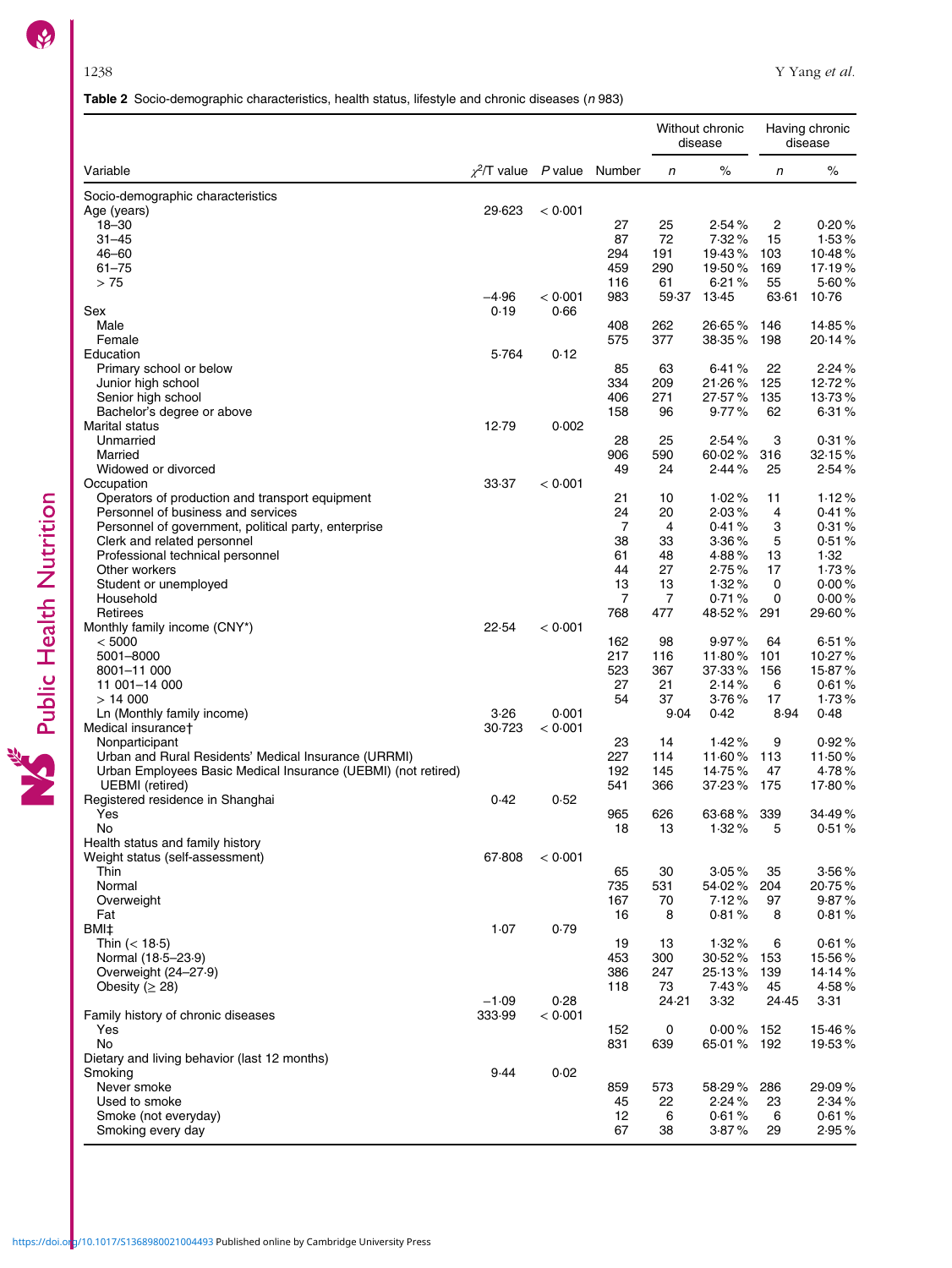Public Health Nutrition

### Lifestyle and dietary factors on chronic diseases 1239

#### Table 2 Continued

|                                                    |                                 |         |                | Without chronic<br>disease |                 |                | Having chronic<br>disease |  |
|----------------------------------------------------|---------------------------------|---------|----------------|----------------------------|-----------------|----------------|---------------------------|--|
| Variable                                           | $\chi^2$ T value P value Number |         |                | n                          | $\%$            | n              | $\%$                      |  |
| Second-hand smoke                                  | 22.97                           | < 0.001 |                |                            |                 |                |                           |  |
| Never                                              |                                 |         | 640            | 437                        | 44.46%          | 203            | 20.65%                    |  |
| $1-2$ d/week                                       |                                 |         | 134            | 68                         | 6.92%           | 66             | 6.71%                     |  |
| 3-4 d/week                                         |                                 |         | 38             | 31                         | 3.15%           | $\overline{7}$ | 0.71%                     |  |
| 5-6 d/week                                         |                                 |         | 30             | 15                         | 1.53%           | 15             | 1.53%                     |  |
| Everyday                                           |                                 |         | 141            | 88                         | 8.95%           | 53             | 5.39%                     |  |
| Alcohol drinking                                   | 49.62                           | < 0.001 |                |                            |                 |                |                           |  |
| Never                                              |                                 |         | 800            | 557                        | 56.66%          | 243            | 24.72%                    |  |
| Less than 1 d/month                                |                                 |         | 66             | 25                         | 2.54%           | 41             | 4.17%                     |  |
| $1 - 3$ d/month                                    |                                 |         | 43             | 19                         | 1.93%           | 24             | 2.44%                     |  |
| $1-2$ d/week                                       |                                 |         | 32             | 14                         | 1.42%           | 18             | 1.83%                     |  |
| 3-4 d/week                                         |                                 |         | 9              | 8                          | 0.81%           | $\mathbf{1}$   | 0.10%                     |  |
| 5-6 d/week                                         |                                 |         | $\overline{2}$ | 1                          | 0.10%           | 1              | 0.10%                     |  |
| Everyday                                           |                                 |         | 31             | 15                         | 1.53%           | 16             | 1.63%                     |  |
| Salt intake (self-assessment)                      | 22.04                           | < 0.001 | 224            |                            |                 |                |                           |  |
| Less                                               |                                 |         | 679            | 140<br>465                 | 14.24%          | 84<br>214      | 8.55%<br>21.77%           |  |
| Moderate<br>More                                   |                                 |         | 80             | 34                         | 47.30%<br>3.46% | 46             | 4.66%                     |  |
| Tea drinking                                       | 43.89                           | < 0.001 |                |                            |                 |                |                           |  |
| Never or hardly                                    |                                 |         | 658            | 474                        | 48.22%          | 184            | 18.72%                    |  |
| Only on special occasion                           |                                 |         | 53             | 27                         | 2.75%           | 26             | 2.64%                     |  |
| Only for certain months                            |                                 |         | 11             | 5                          | 0.51%           | 6              | 0.61%                     |  |
| Every month (less than once a week)                |                                 |         | 17             | 10                         | 1.02%           | $\overline{7}$ | 0.71%                     |  |
| Every week                                         |                                 |         | 244            | 123                        | 12.51%          | 121            | 12.31%                    |  |
| Diet quality (DBI_TS)§                             | 22.25                           | < 0.001 |                |                            |                 |                |                           |  |
| Dietary under intake $(< -14)$                     |                                 |         | 228            | 177                        | 18.40%          | 51             | 5.30%                     |  |
| Mild dietary under intake (-14-0)                  |                                 |         | 261            | 173                        | 17.98%          | 88             | 9.15%                     |  |
| Mild overeating (0-8)                              |                                 |         | 242            | 139                        | 14.45%          | 103            | 10.71%                    |  |
| Overeating $(>8)$                                  |                                 |         | 231            | 143                        | 14.86%          | 88             | 9.15%                     |  |
|                                                    | $-5.22$                         | < 0.001 |                | $-7.36$                    | 19.02           | $-1.12$        | 14.53                     |  |
| Physical activity index§                           | 73.38                           | < 0.001 |                |                            |                 |                |                           |  |
| Appropriate amount of physical activity $(< 12.8)$ |                                 |         | 255            | 218                        | 22.66%          | 36             | 3.74%                     |  |
| Mild overexercise (12.8-17.1)                      |                                 |         | 240            | 155                        | 16.11%          | 76             | 7.90%                     |  |
| Moderate overexercise (17-1-22-5)                  |                                 |         | 252            | 135                        | 14.03%          | 113            | 11.75%                    |  |
| Severe overexercise $(> 22.5)$                     |                                 |         | 236            | 124                        | 12.89%          | 105            | 10.91%                    |  |
|                                                    | $-7.27$                         | < 0.001 |                | 17.19                      | 6.92            | 20.72          | 7.54                      |  |

\*CNY: Chinese Yuan (currency unit). The average exchange rate between USD and the CNY in 2016 was 6.6423.

†Since 2016, China has started the merger of New Rural Cooperative Medical Insurance System and Urban Residents Basic Medical Insurance, collectively referred to as URRMI. Due to the availability of data and the convenience of interpretation, the two were combined in this study. In addition, since the reimbursement ratio of urban employees after retirement is significantly higher than that before retirement, the UEBMI can be divided into two groups (not retired v. retired) according to China's statutory retirement age (males retire at the age of 60 and females retire at the age of 50).

‡BMI was calculated by the actually measured height and actually measured weight, and was divided into six categories according to Guidelines for the prevention and control of overweight and obesity in adults in China. §Classified by quartile.

#### Interaction analysis of chronic disease risk factors

As shown in Table [4](#page-8-0), there were both multiplicative interactions  $(P = 0.003)$  and additive interactions between excessive exercise (PAI  $> 17.1$ ) and tea drinking on the occurrence of chronic diseases. The risk factor variables were converted into dichotomous variables, and their product items were included in the logistic regression model. After adjusting the relevant variables, the results showed that residents with excessive exercise  $(PAI > 17.1)$  and tea drinking had a lower risk of chronic disease than residents with relatively low exercise (PAI  $<$  17·1) and no tea drinking  $OR = 0.40$ , 95% CI: 0.22, 0.72), and the risk of chronic disease when the two exist together was lower than the sum of the risk caused by the two factors alone (relative excess risk due to interaction  $=$  –5 $\cdot$ 97, attributable proportion due to interaction  $= -15.06$ ,  $S = -0.11$ ), that is, there was negative interaction. There was no multiplicative interaction between  $age > 60$  and overeating (DBI TS  $> 0$ ) on the occurrence of chronic disease, but there was additive interaction (relative excess risk due to interaction  $= -2.47$ , attributable proportion due to interaction  $=$  –4·00,  $S = -0.18$ ). The risk of chronic disease in people with age > 60 and overeating was lower than the sum of the risk caused by the two factors alone, that is, there was negative interaction. In addition, there was no additive or multiplicative interaction between the combination of other risk factors and the risk of chronic disease.

# Medical insurance and chronic diseases: an analysis of the mediating effects of diet quality

Table [5](#page-10-0) presents the results of the mediation effect analysis. Models 1, 3, 5 and 7 were the results of logistic regression,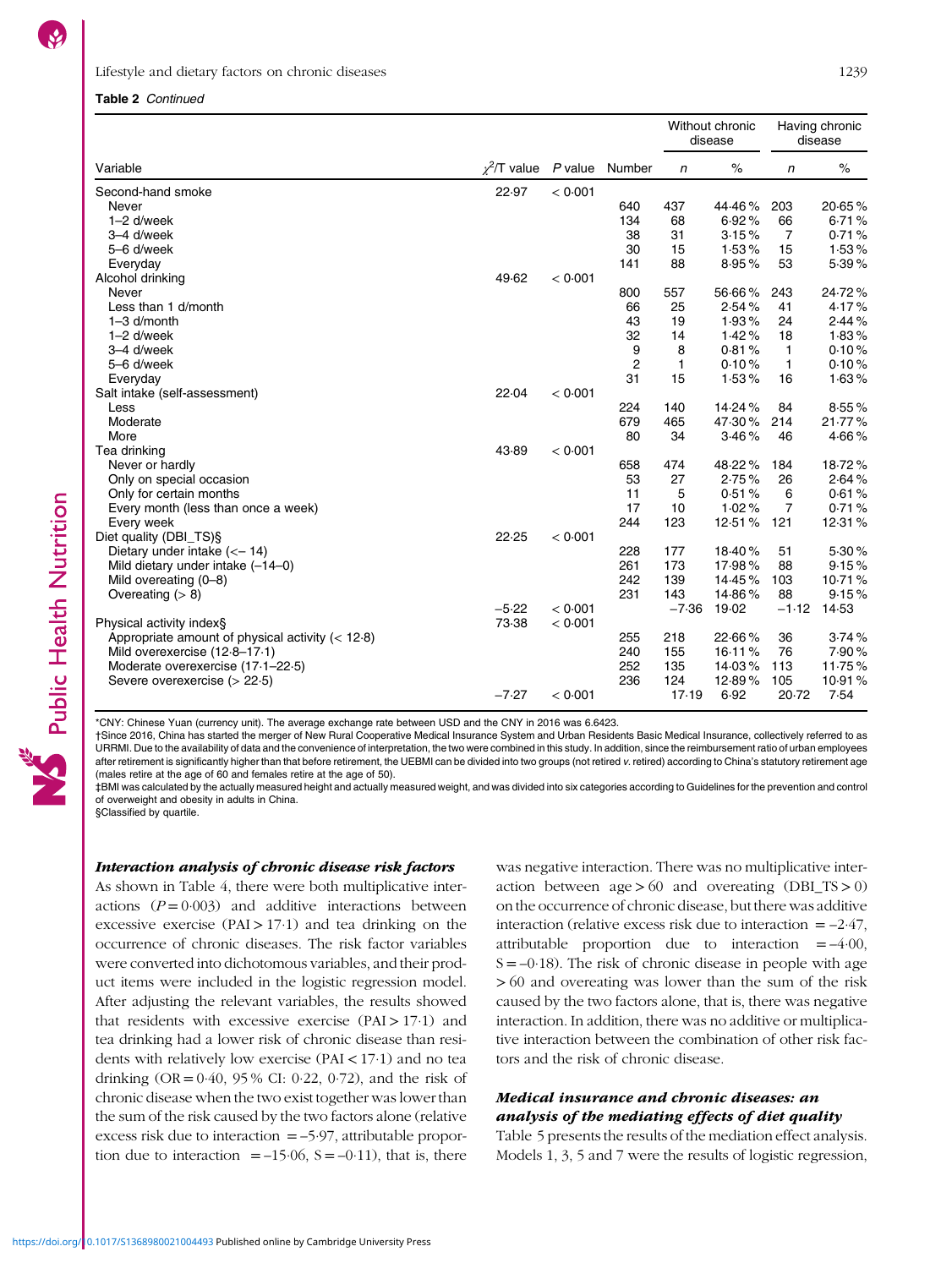<span id="page-7-0"></span>Table 3 Logistic regression analysis of chronic disease risk factors (n 962)

| Variable                                           | β    | Std. | $\chi^2$ value | P    | 0R    | 95 % CI     | Adjusted* OR | 95 % CI     |
|----------------------------------------------------|------|------|----------------|------|-------|-------------|--------------|-------------|
| Age (years)                                        |      |      |                |      |       |             |              |             |
| $18 - 30$                                          |      |      |                |      | 1.0   |             | $1-0$        |             |
| $31 - 45$                                          | 0.83 | 0.82 | 1.02           | 0.31 | 3.13  | 0.63, 15.49 | 2.28         | 0.46, 11.35 |
| $46 - 60$                                          | 1.93 | 0.79 | 5.99           | 0.01 | 9.52  | 2.09, 43.49 | 6.88         | 1.47, 32.21 |
| $61 - 75$                                          | 2.15 | 0.80 | 7.28           | 0.01 | 11.89 | 2.62, 54.03 | 8.54         | 1.80, 40.56 |
| > 75                                               | 2.32 | 0.83 | 7.92           | 0.01 | 15.26 | 3.20, 72.85 | 10.21        | 2.02, 51.52 |
| Tea drinking                                       |      |      |                |      |       |             |              |             |
| Never or hardly                                    |      |      |                |      | 1.0   |             | $1-0$        |             |
| Only on special occasion                           | 0.56 | 0.32 | 3.12           | 0.08 | 1.84  | 1.00, 3.39  | 1.76         | 0.94, 3.28  |
| Only for certain months                            | 1.10 | 0.69 | 2.55           | 0.11 | 3.20  | 0.87, 11.80 | 3.00         | 0.78, 11.53 |
| Every month (less than once a week)                | 0.34 | 0.58 | 0.35           | 0.56 | 1.40  | 0.46, 4.27  | 1.41         | 0.45, 4.41  |
| Every week                                         | 0.61 | 0.18 | 11.77          | 0.00 | 1.98  | 1.41, 2.76  | 1.84         | 1.30, 2.61  |
| Diet quality (DBI TS)                              |      |      |                |      |       |             |              |             |
| Dietary under intake $(< -14)$                     |      |      |                |      | 1.0   |             | 1.0          |             |
| Mild dietary under intake $(-14-0)$                | 0.42 | 0.23 | 3.45           | 0.06 | 1.54  | 0.99, 2.38  | 1.52         | 0.98, 2.36  |
| Mild overeating $(0-8)$                            | 0.71 | 0.22 | 10.16          | 0.00 | 2.17  | 1.41, 3.35  | 2.04         | 1.32, 3.16  |
| Overeating $(> 8)$                                 | 0.56 | 0.23 | 6.17           | 0.01 | 1.77  | 1.14, 2.76  | 1.76         | 1.13, 2.74  |
| Physical activity index                            |      |      |                |      |       |             |              |             |
| Appropriate amount of physical activity $(< 12.8)$ |      |      |                |      | 1.0   |             |              |             |
| Mild overexercise (12-8-17-1)                      | 0.85 | 0.24 | 12.67          | 0.00 | 2.46  | 1.55, 3.91  | 2.34         | 1.47, 3.74  |
| Moderate overexercise (17-1-22-5)                  | 1.42 | 0.23 | 36.64          | 0.00 | 4.56  | 2.91, 7.14  | 4.13         | 2.61, 6.53  |
| Severe overexercise $(> 22.5)$                     | 1.49 | 0.24 | 37.53          | 0.00 | 4.79  | 3.01, 7.64  | 4.42         | 2.75, 7.11  |

\*Adjustment variables include gender, education, marital status, occupation, medical insurance, ln (monthly family income) and registered residence in Shanghai or not.

and Models 2, 4 and 6 were the results of linear ordinary least squares (OLS) regression (although the frequency of tea drinking is actually a classification variable, for the sake of simplicity of analysis, when the number of classification levels of the classification variable is greater than or equal to 5, it can be regarded as a continuous variable and put into the OLS regression equation<sup> $(28)$  $(28)$  $(28)$ </sup>). Taking the mediating effect of DBI\_TS on medical insurance and chronic disease as an example, Model 2 showed  $\beta_1 = -2.36$ , se  $(\beta_1) = 0.66$ , and  $Z_{\beta_1} = -3.58$ . Model 3 showed  $\phi_2 = 0.02$ , se  $(\phi_2) = 0.01$ , and  $Z_{\varphi_2} = 2$ . Finally, using the product distribution method of R mediation software package, 95 % CI,  $Z_{\beta_1}Z_{\varphi_2}$  was (–0·097, –0·007), excluding 0. Therefore, diet quality had a significant mediating effect on the relationship between medical insurance and chronic diseases. According to Baron and Kenny causal stepwise regression analysis<sup>[\(29\)](#page-11-0)</sup>,  $\gamma_1$ ,  $\beta_1$ ,  $\phi_1$  and  $\phi_2$  were significant (all  $P < 0.05$ ; Table [5](#page-10-0)). Further confirming that diet quality was an incomplete mediator of the relationship between medical insurance and chronic disease while medical insurance also influenced chronic illnesses from other pathways. As shown in Table [5,](#page-10-0) the 95 % CI of PAI and tea drinking did not contain 0, and the corresponding  $γ<sub>1</sub>, β<sub>1</sub>, φ<sub>1</sub>$  and φ<sub>2</sub> were both significant. Therefore, PAI and

#### Discussion

ance for chronic diseases.

In the 2011 World Economic Forum, it was again emphasised that the five chronic diseases (cardiovascular diseases, tumor, diabetes, respiratory diseases and mental diseases)

tea drinking were also incomplete mediators of medical insur-

would have a profound impact on the national medical and economic systems in the next 20 years<sup> $(30)$  $(30)$  $(30)$ </sup>. Shanghai has been an aging city since 1999, and the disease spectrum of the residents has changed greatly; furthermore, the prevention and treatment of chronic diseases in the elderly is facing severe challenges<sup> $(31)$  $(31)$  $(31)$ </sup>. In this study, the survey showed that 34·99 % of the investigated residents in Yangpu District of Shanghai suffered from chronic diseases. This higher prevalence, compared to that at the national level, could be explained by the relatively complete community-level health service system in Shanghai, which makes it possible to diagnose chronic diseases of community residents more timeously. In addition, Shanghai, being the financial center of China, regular overtime work by the residents and higher work pressure, may have contributed to the high prevalence of chronic diseases, to some extent<sup> $(32-34)$  $(32-34)$  $(32-34)$ </sup>.

To prevent and control chronic diseases effectively, nutrition, diet and exercise are the key factors. Imbalanced diet, including overeating, is a major contributor to chronic diseases. Compared with normal dietary intakes, people who eat excessively are at higher risks of chronic diseases, which is consistent with the findings of previous studies<sup> $(35-37)$  $(35-37)$  $(35-37)$ </sup>. With changes in diet structure, the consumption of refined cereals increases, and long-term consumption causes insufficient intake of vitamins, miner-als, dietary fibre, etc<sup>([38](#page-12-0))</sup>. Excessive intake of high-sodium food also increases the risk of chronic diseases<sup>[\(39\)](#page-12-0)</sup>. Consistent with the conclusion of previous studies, the older the person, the higher the risk of chronic diseases<sup> $(40)$ </sup>. However, in this study, it was found that there was negative additive interaction between age > 60 and overeating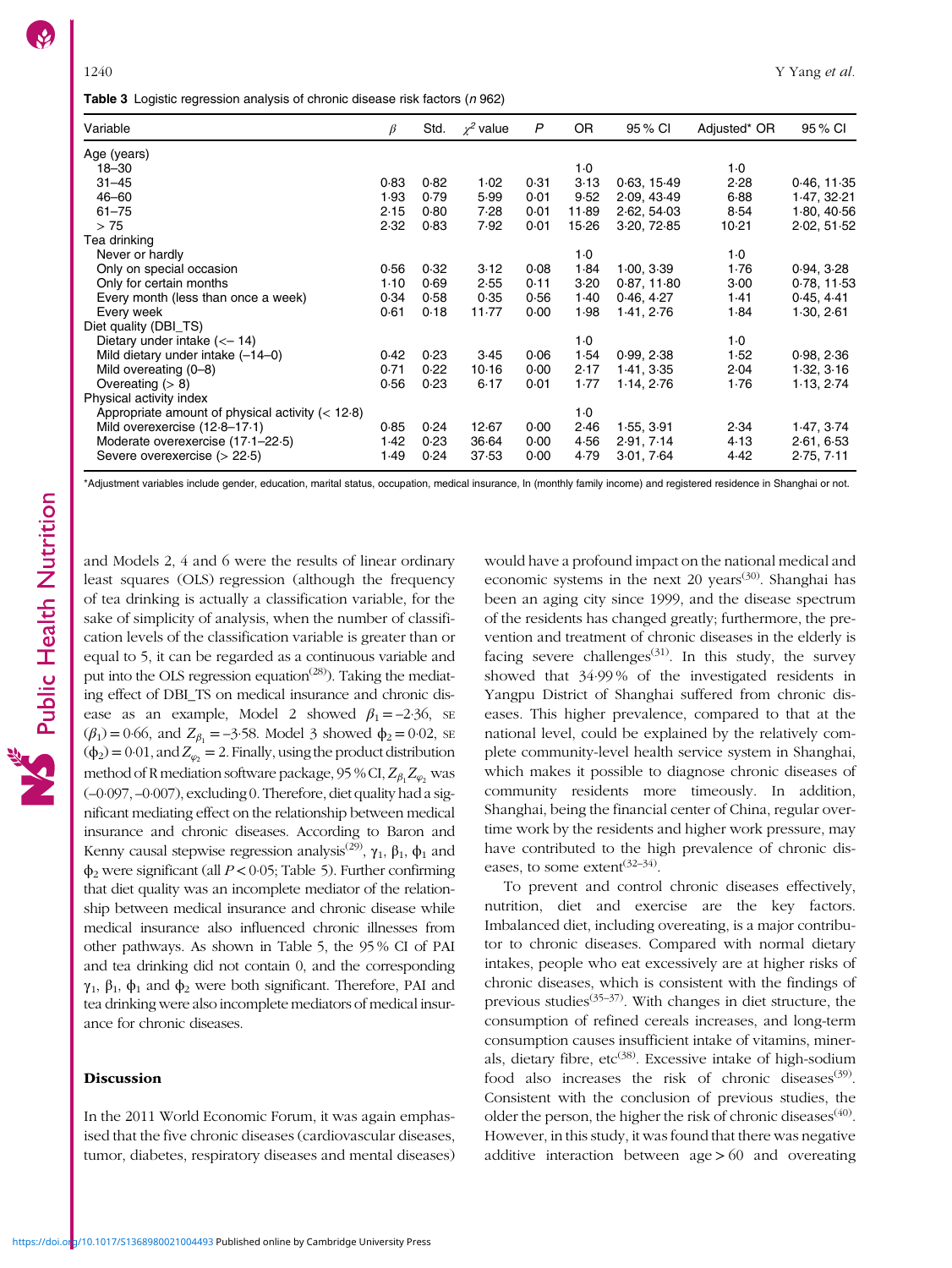Public Health Nutrition

<span id="page-8-0"></span>Lifestyle and dietary factors on chronic diseases 1241

Table 4 Interaction analysis of chronic disease risk factors  $(n 962)$ 

| Variable 1                                  | Variable 2                         | Having<br>chronic dis-<br>ease (yes/no) | OR                                                                     | 95 % CI                                            | Adjusted* OR<br>(aOR) | 95 % CI                  |
|---------------------------------------------|------------------------------------|-----------------------------------------|------------------------------------------------------------------------|----------------------------------------------------|-----------------------|--------------------------|
| Age $(> 60)$                                | Overexercise<br>(Physical Activity |                                         |                                                                        |                                                    |                       |                          |
| No                                          | Index, $PAI > 17.1$ )<br>No        | 36/144                                  |                                                                        |                                                    |                       |                          |
| No                                          | Yes                                | 84/144                                  | 2.33                                                                   | 1.48, 3.67                                         | 2.31                  | 1.46, 3.70               |
| Yes                                         | No                                 | 76/229                                  | 1.33                                                                   | 0.85, 2.08                                         | 1.29                  | 0.80, 2.04               |
| Yes<br>Additive interaction                 | Yes                                | 134/115                                 | 1.51<br>Relative excess risk<br>due to interaction<br>$(RERI) = -1.23$ | 0.84, 2.69<br>$-2.91, 0.45$                        | 1.37                  | 0.76, 2.47               |
|                                             |                                    |                                         | Attributable proportion<br>due to interaction<br>$(AP) = -0.39$        | $-1.99, 0.19$                                      |                       |                          |
| Multiplicative<br>interaction               |                                    |                                         | $S = 0.23$<br>$aOR (95 % CI) = 1.37$                                   | 0.03, 1.99<br>0.76, 2.47                           | $P = 0.30$            |                          |
| Age $(> 60)$                                | Overeating<br>$(DBI_TS>0)$         |                                         |                                                                        |                                                    |                       |                          |
| No                                          | No                                 | 45/162                                  |                                                                        |                                                    |                       |                          |
| No<br>Yes                                   | Yes<br>No                          | 75/126<br>94/188                        | 2.14<br>1.80                                                           | 1.39, 3.32<br>1.19, 2.72                           | 2.20<br>1.88          | 1.41, 3.44<br>1.22, 2.92 |
| Yes                                         | Yes                                | 116/156                                 | 0.69                                                                   | 0.40, 1.21                                         | 0.62                  | 0.35, 1.09               |
| Additive interaction                        |                                    |                                         | $RERI = -2.47$<br>$AP = -4.00$<br>$S = -0.18$                          | $-4.85, -0.08$<br>$-6.58, -1.42$                   |                       |                          |
| Multiplicative<br>interaction               |                                    |                                         | $aOR$ (95 % CI) = 0.62                                                 | 0.35, 1.09                                         | $P = 0.98$            |                          |
| Age $(> 60)$                                | Tea drinking                       |                                         |                                                                        |                                                    |                       |                          |
| No<br>No                                    | No<br>Yes                          | 61/205<br>59/83                         |                                                                        | 2.391.54, 3.71                                     | 2.35                  | 1.49, 3.72               |
| Yes                                         | No                                 | 115/263                                 | 1.47                                                                   | 1.03, 2.11                                         | 1.41                  | 0.95, 2.07               |
| Yes                                         | Yes                                | 95/81                                   | 1.12                                                                   | 0.63, 1.99                                         | 1.04                  | 0.57, 1.87               |
| Additive interaction                        |                                    |                                         | $RERI = -1.72$<br>$AP = -1.67$<br>$S = 0.02$                           | –3.68, 0.23<br>$-3.14, -0.19$<br>0.00, 42919508.91 |                       |                          |
| Multiplicative                              |                                    |                                         | $aOR (95\% CI) = 1.04$                                                 | 0.57, 1.87                                         | $P = 0.91$            |                          |
| interaction<br>Overexercise<br>(PAI > 17.1) | Overeating<br>$(DBI_TS>0)$         |                                         |                                                                        |                                                    |                       |                          |
| No                                          | No                                 | 48/218                                  | $1-0$                                                                  |                                                    | $1-0$                 |                          |
| No                                          | Yes                                | 64/155                                  | 1.88                                                                   | 1.22, 2.88                                         | 1.78                  | 1.15, 2.74               |
| Yes<br>Yes                                  | No<br>Yes                          | 91/132<br>127/127                       | 3.13<br>0.77                                                           | 2.08, 4.72<br>0.44, 1.36                           | 3.03<br>0.82          | 1.98, 4.63<br>0.46, 1.45 |
| Additive interaction                        |                                    |                                         | $RERI = -2.98$<br>$AP = -3.64$                                         | $-6.01, 0.04$<br>$-6.30, -0.99$                    |                       |                          |
| Multiplicative<br>interaction               |                                    |                                         | $S = -0.07$<br>$aOR (95 % CI) = 0.82$                                  | 0.46, 1.45                                         | $P = 0.49$            |                          |
| Overexercise<br>(PAI > 17.1)                | Tea drinking                       |                                         |                                                                        |                                                    |                       |                          |
| No<br>No                                    | No<br>Yes                          | 62/308<br>50/65                         | $1-0$<br>3.82                                                          | 2.42, 6.05                                         | $1-0$<br>3.78         | 2.35, 6.09               |
| Yes                                         | No                                 | 114/160                                 | 3.54                                                                   | 2.46, 5.09                                         | 3.59                  | 2.46, 5.23               |
| Yes                                         | Yes                                | 104/99                                  | 0.38                                                                   | 0.21, 0.69                                         | 0.40                  | 0.22, 0.72               |
| Additive interaction                        |                                    |                                         | $RERI = -5.97$<br>$AP = -15.06$<br>$S = -0.11$                         | $-11.15, -0.80$<br>–23⋅26, –6⋅87                   |                       |                          |
| Multiplicative<br>interaction               |                                    |                                         | $aOR (95\% CI) = 0.40$                                                 | 0.22, 0.72                                         | $P = 0.003$           |                          |
| Tea drinking                                | Overeating<br>$(DBI_TS>0)$         |                                         |                                                                        |                                                    |                       |                          |
| No                                          | No                                 | 77/269                                  | $1-0$                                                                  |                                                    | $1-0$                 |                          |
| No<br>Yes                                   | Yes<br>No                          | 99/199<br>62/81                         | 1.74<br>2.67                                                           | 1.23, 2.47<br>1.76, 4.06                           | 1.68<br>2.59          | 1.17, 2.39<br>1.68, 4.00 |
| Yes                                         | Yes                                | 92/83                                   | 0.83                                                                   | 0.47, 1.47                                         | 0.84                  | 0.47, 1.50               |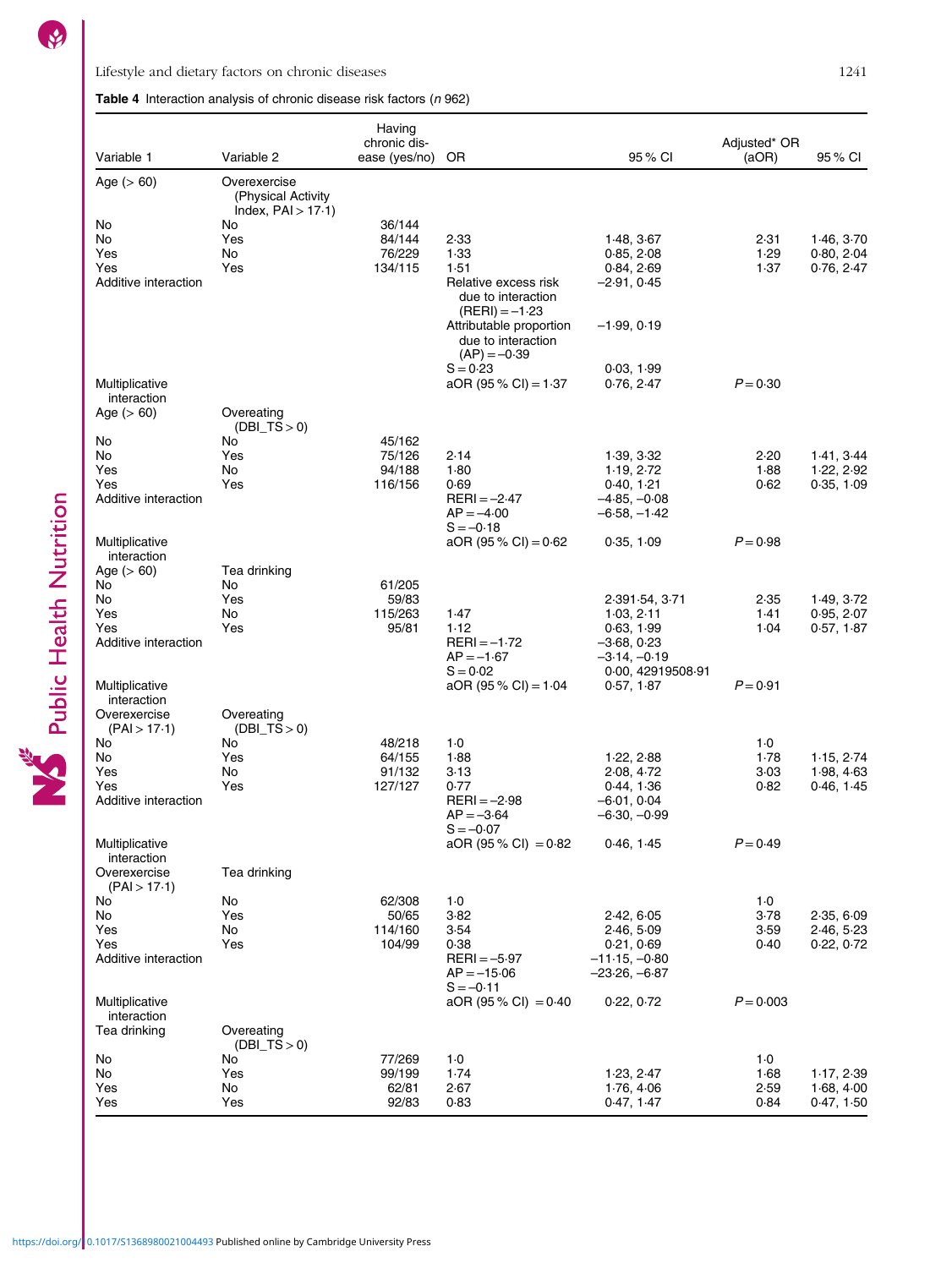#### Table 4 Continued

| Variable 1                    | Variable 2 | Having<br>chronic dis-<br>ease (yes/no) OR |                                               | 95 % CI                        | Adjusted* OR<br>(aOR) | 95 % CI |
|-------------------------------|------------|--------------------------------------------|-----------------------------------------------|--------------------------------|-----------------------|---------|
| Additive interaction          |            |                                            | $RERI = -2.43$<br>$AP = -2.90$<br>$S = -0.07$ | $-4.97.0.11$<br>$-5.09, -0.72$ |                       |         |
| Multiplicative<br>interaction |            |                                            | aOR (95 % CI) = $0.84$                        | 0.47.1.50                      | $P = 0.55$            |         |

\*Adjustment variables include gender, education, marital status, occupation, medical insurance, monthly family income and registered residence in Shanghai or not.

(DBI\_TS > 0) on chronic disease, which may be due to deviation in the measurement of diet quality by DBI\_TS. DBI\_16 is generally suitable for the dietary evaluation of adults. The elderly (age  $> 60$ ) have very different nutritional requirements from normal adults due to their special physiological characteristics<sup>[\(16\)](#page-11-0)</sup>. In addition, continuous variable DBI\_TS may have a U-shaped relationship with the risk of chronic disease, which needs to be further explored in future studies. However, healthy food habits are always protective factors for chronic diseases. Eating reasonably is the basis of human health, and nutrient deficiency or excess may occur with long-term insufficient or excessive nutrient consumption<sup>([41](#page-12-0)-[44](#page-12-0))</sup>. Moreover, dietary nutrition has a long-term impact on health, and unreasonable dietary structure and pattern are facilitating factors for the occurrence of chronic diseases $(45-47)$  $(45-47)$  $(45-47)$  $(45-47)$  $(45-47)$ .

Considering other aspects of diet habits, the high frequency of tea drinking increases the risks of chronic diseases. A prospective cohort study conducted in Zhejiang Province showed that moderate tea consumption could reduce the risk of stroke<sup>[\(48\)](#page-12-0)</sup>. However, an epidemiological investigation on the incidence of diabetes in Changsha City suggested that patients with gout or hyperuricaemia should not drink tea<sup> $(49)$  $(49)$  $(49)$ </sup>. Although the caffeine content of different teas varies depending on the production place, type and processing technic, Chinese consumers preferred more traditional tea varieties containing caffeine, such as green tea, black tea and oolong tea<sup> $(50)$  $(50)$ </sup>. Long-term excessive drinking of tea results in the over accumulation of caffeine in the body. This impairs the nervous and digestive system functions, increases the burden on the kidneys, and results in nervousness, fatigue and discomfort, headache and other symptoms in people $(51)$ .

With physical activity, excessive exercise also increases the risk of chronic diseases, as it can lead to cardiovascular events, musculoskeletal injuries, upper respiratory infections, gastrointestinal symptoms or sudden death due to multi-organ system failure<sup> $(52,53)$  $(52,53)$ </sup>. However, there were negative additive and multiplicative interactions between PAI greater than 17·1 and tea drinking on the occurrence of chronic diseases. May be associated with the increase of physical activity intensity, there will be internal organs, muscles and nervous fatigue, the tea polyphenols can

promote metabolism, accelerate liver detoxification and the caffeine, tea polysaccharide, amino acid and other nutrients can strengthen physique and eliminate fatigue<sup> $(54,55)$  $(54,55)$ </sup>. Thus excessive physical activity combined with tea drinking reduced the risk of chronic diseases. It is likely that there is a U-shaped relationship between physical activity and chronic disease risk, which needs to be further analysed in future studies.

In addition, higher reimbursement level of medical insurance reduces the risk of chronic diseases, which is supported by a natural experiment, which showed that switching from Urban Residents Basic Medical Insurance to Urban Employees Basic Medical Insurance significantly improved health<sup> $(56)$  $(56)$ </sup>. In fact, in the current social basic medical insurance system in China, the urban employee compensation rate and maximum compensation amount are higher than those for urban and rural residents. Therefore, it is more likely for people with Urban Employees Basic Medical Insurance to utilise medical services due to the higher reimbursement value, which indirectly affects the residents' health<sup> $(57)$  $(57)$  $(57)$ </sup>. The mediating effect analysis on the impact of medical insurance on chronic disease showed that residents with higher reimbursement level of medical insurance had lower DBI TS and PAI and less frequent drinking of tea. This is inconsistent with previous research conclusions, which believe that while medical insurance increases the accessibility of medical services, it may also lead the insured to reduce their investment in preventing disease risk before getting ill, thus leading to 'ex-ante moral hazard'<sup>([58](#page-12-0))</sup>. In this study, residents who participated in high-reimbursement health insurance were likely to be more risk averse and therefore focused more on eating a balanced diet and exercising reasonably, as well as limiting caffeine intake in tea, thereby reducing the probability of chronic disease, which further proved the robustness of the conclusion that participation in high-reimbursement health insurance can reduce the risk of chronic disease.

There are several limitations to this study. First, it was conducted in one district of Shanghai, due to the possible sampling bias, the respondents age showed a large proportion of aging. Therefore, the application of the findings to other areas needs to be done with caution. Second, we were unable to assess for the presence of undiagnosed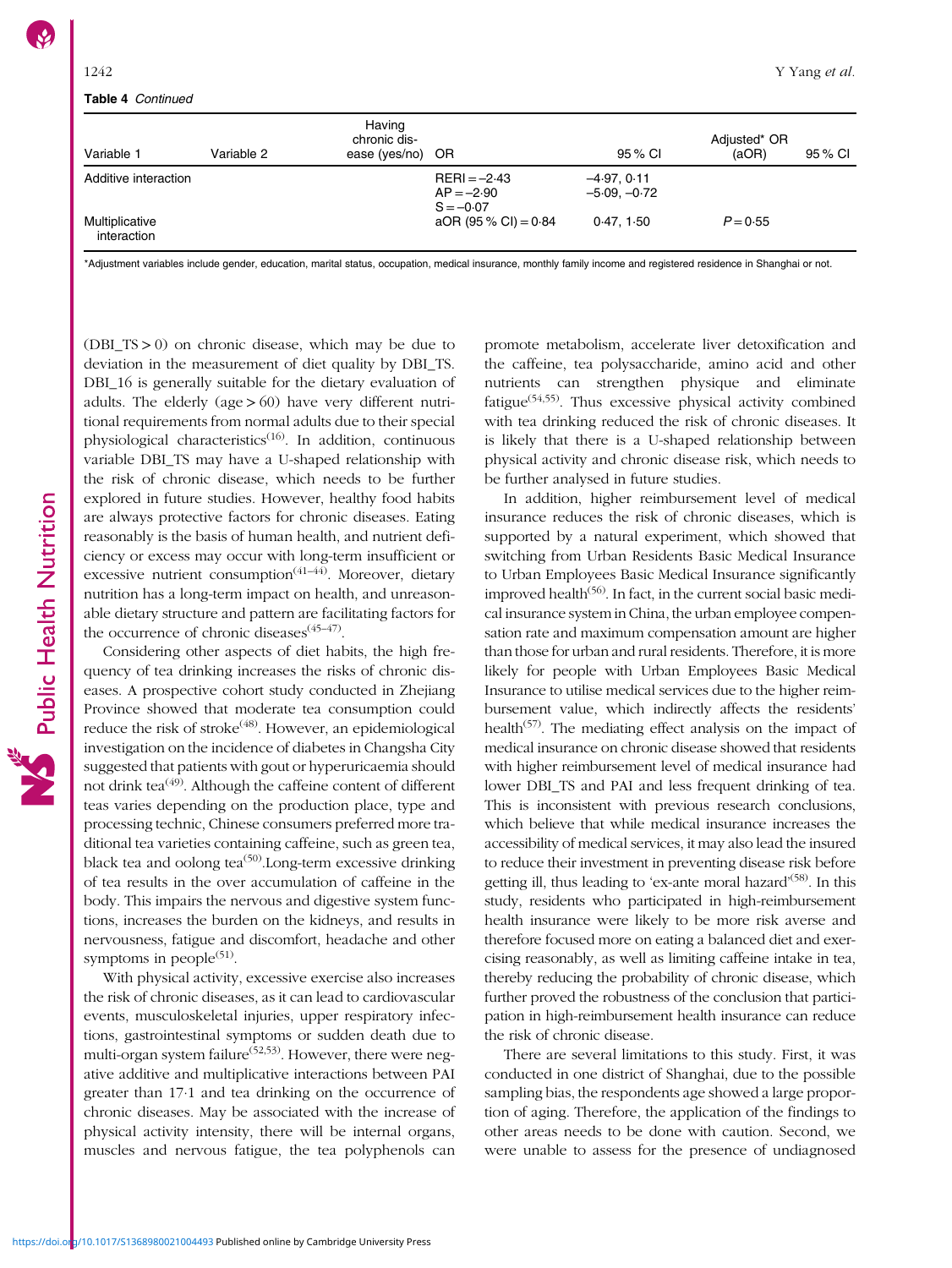<span id="page-10-0"></span> $\mathcal{S}$ 

Lifestyle and dietary factors on chronic diseases 1243 855887568555<br>555565555 Having or not<br>having chronic<br>disease Model 7  $0.08$ 000 − 3000 − 3000 − 3000 − 3000 − 3000 − 3000 − 3000 − 3000 − 2000 − 2000 − 2000 − 2000 − 2000 − 2000 − 2000 − Tea drinking 0·21\*\*\* 0·04 GEO PO:0 1:10 \*\*\*6P\*0− 91:0 0:10 0:10 06:0 91:0− 0:1− 0:1− 17:1 9:10 90:0− − 19:0 40°0 = 10°0 + 10°0 + 10°0 = 20°0 00°0− 10°0 = 90°0 0°00 0°00 10°0 = 10°0 + 10°0 = 10°0 = 10°0 = 10°0 Education 0·31\*\*\* 0·09 0·34 0·72 0·31\*\*\* 0·09 1·27\*\*\* 0·29 0·24\* 0·09 0·27\*\*\* 0·07 0·25\*\* 0·09 6219 +121.0 1210 91.0− 6210 +890 09:0 09:0 09:0 02:0 02:0 08:0 0.22; 0.22; 0.22; 0.29; 0.29; 0.21 0.21 0.21 0 Ln (monthly family income) −0·33\* 0·17 −1·25 1·34 −0·32 0·17 −0·82 0·53 −0·29 0·17 −0·15 0·12 −0·32 0·17 Occupation 0·03 0·04 −0·03 0·32 0·03 0·04 −0·19 0·13 0·04 0·04 −0·07\* 0·03 0·04 0·04 Registered residence in Shanghai 0·28 0·55 1·18 4·25 0·21 0·55 2·17 1·69 0·17 0·57 −0·22 0·40 0·35 0·57 06:1 11:27 14:08 19:04 19:05 19:05 10:09 10:04 10:04:1 10:11 10:11 11:04 1.02:1 1.03 1.09:11 1.02:11 1.02:11 1 disease Model 7 having chronic Having or not =<br>- παδωτή<br>- παντικές<br>- παντικές<br>- παντικές<br>- παντικές  $-0.29***$ R-squared 0·10 0·02 0·13 0·07 0·16 0·09 0·13  $0.06$  $755572888$ Tea drinking<br>Model 6  $-0.043$ Tea drinking Z1 Z'2 (95 % CI) –0·097, –0·007 –0·132, –0·058 –0·104, –0·043  $-0.34***$ 0.019<br>0.104, 0·028 0·023 0·019 Z1 Z'2 −0·047 −0·093 −0·071 0.08  $0.01$  $\mathsf{Prop}$  index  $\mathsf{Prop}$  index  $\mathsf{Prop}$  index  $\mathsf{Prop}$  index  $\mathsf{Prop}$ having chronic<br>disease Model 5 disease Model 5 Having or not having chronic Having or not  $0.07***$  $-0.27***$ ۑ<br>ؿڂڋٷۄ؏ڋؼۄڡ<br>ڋڂ؋ۄۄ؋؋  $7888979999$ <br> $7999999999$  $0.26$ Physical activity<br>index Model 4 Physical activity index Model 4  $-0.058$  $-1.33***$ 0.023<br>-0.132, 8<br>0.01  $\begin{array}{c}\n 2680 \\
-2690 \\
-2690 \\
-2690\n \end{array}$ DBI\_TS Dietary quality index 0·02\*\*\* 0·01 having chronic<br>disease Model 3 disease Model 3 Having or not having chronic Having or not  $-0.32***$ The results of the mediation effect of variables on dietary quality (n 962) The results of the mediation effect of variables on dietary quality (n 962)  $0.66$ DBI\_TS (Dietary DBI\_TS (Dietary quality index)<br>Model 2 quality index)  $-0.007$  $-2.36***$  $0.08$ having chronic<br>disease Model 1 disease Model 1 having chronic Having or not Having or not  $-0.35***$ \*P<0.05, \*\*P<0.01, \*\*\*P<0.001.<br>DBI\_TS, Diet Balanced Index total score. DBI\_TS, Diet Balanced Index total score. Registered residence in Shanghai \*P < 0·05, \*\*P < 0·01, \*\*\*P < 0·001. DBI\_TS Dietary quality index Ln (monthly family income) Physical activity index Medical insurance  $Z_{\beta_1}Z_{\varphi_2}$  (95 % Cl) Marital status ea drinking Occupation Fducation R-squared Variable Gender cons  $Z_{\beta_1}Z_{\varphi_2}$ Age

chronic diseases in the population, and some answers were recalled and reported by participants, which could cause recall bias and response biases. Third, the study design was limited to some extent by the availability of data, and the cross-sectional data made it impossible to demonstrate causality between lifestyle factors and chronic disease. It is also a question need to be further explored. In addition, if data on alcohol consumption and severity of chronic diseases are available, further studies can be conducted in the future.

In conclusion, the proportion of residents suffering from chronic diseases in Yangpu District was relatively high. The age, diet habit, tea drinking habit and the amount of exercise were main risk factors of chronic diseases. Health insurance improved residents' access to medical services. But contrary to the conclusions of previous studies, this study proved that there was no ex-ante moral hazard of medical insurance among the surveyed residents. To facilitate the prevention and control of chronic diseases, the community residents should be encouraged to develop balanced eating habits and healthy exercise behaviours. In addition, the government should focus on improving the nutritional environment of old people, strengthening access to health education, coordinate different types of medical insurance to promote access to health services by the residents.

# Acknowledgments

Acknowledgments: Thanks for the questionnaire and data support provided by Shanghai Yangpu District CDC. Financial support: The design of this study involving some previous investigation was supported by the Natural Science Foundation of China (71603182, 71774116, 72104140 and 82101870). Data extraction was financially funded by the National Key R&D Program of China (2018YFC2000700). The analysis and interpretation of the data guided by the statisticians were funded by the Shanghai Pujiang Program (2019PJC072, 21PJC083 and 2020PJC081), the Shanghai Health System Outstanding Talents Program (2018YQ52) and the Shanghai Public Health Outstanding Young Personnel Training Program (GWV-10·2-XD07). The writing and revision, including the language improvement, were sponsored by Zhejiang Provincial Natural Science Foundation of China (LQ21H100001), Soft Science Project of Shanghai Science and Technology Innovation Action Plan (21692191300) and Connotation Foundation of Shanghai Jiao Tong University School of Medicine (17ZYGW12). Conflict of interest: There are no conflicts of interest. Authorship: Y.Y. interpreted the data and drafted the manuscript. H.J. and P.Z. analysed and interpreted the data. M.C. has made substantial contributions to conception and design. X.L. revised the manuscript. Z.C. and X.G. acquired of data. L.Z., Y.Lv., J.H. and N.C. analysed and interpreted the data.

Table 5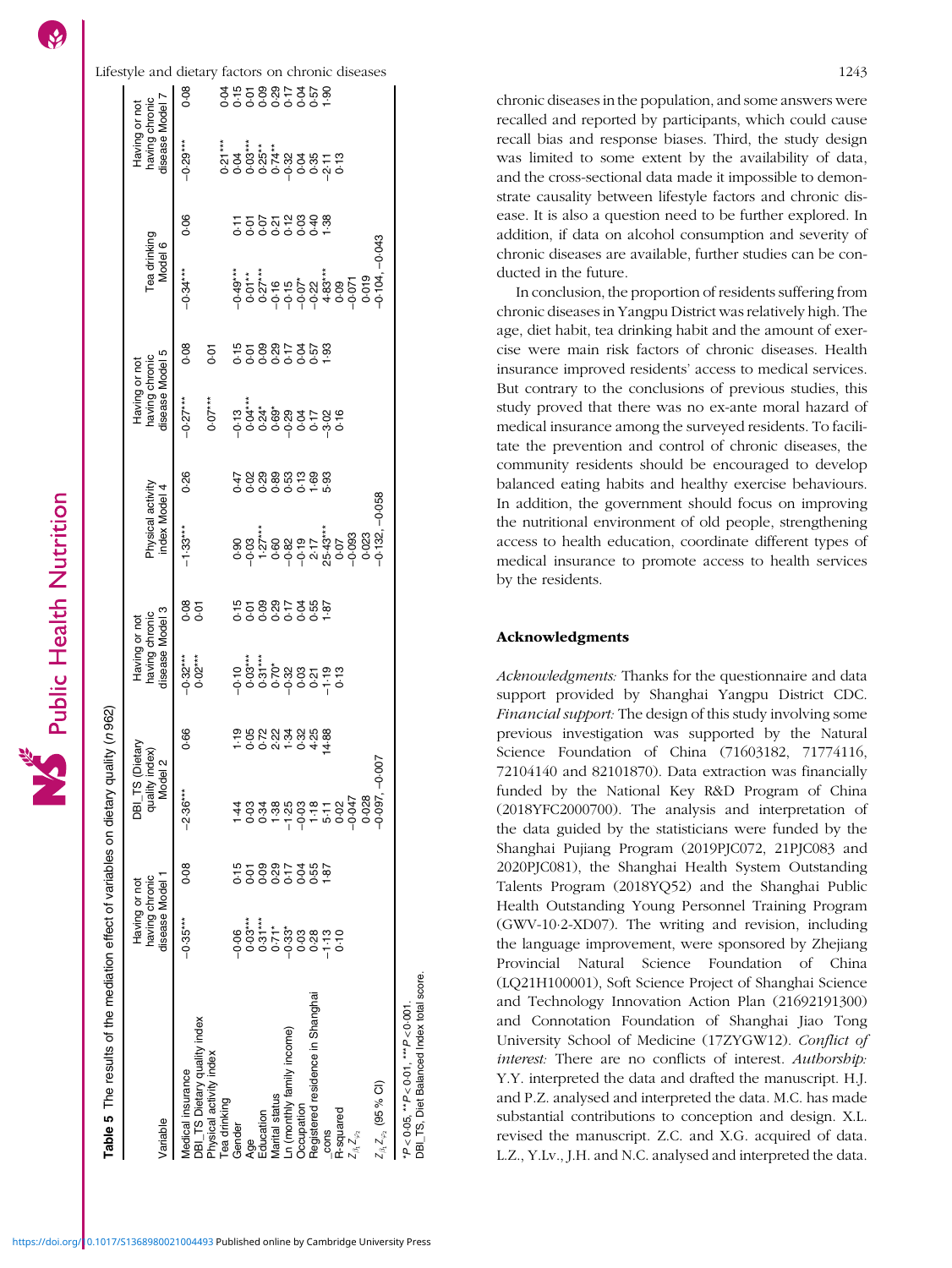<span id="page-11-0"></span>W.Y., Z.W. and J.S. involved in analysis and interpretation of data, revising the manuscript and given final approval of the version to be published. Ethics of human subject participation: This study was approved by the ethics committees of Tongji University (ref: LL-2016-ZRKX-017). Official permission was obtained from selected hospitals and health centres. Confidentiality was kept and informed verbal consent was obtained from each study participants after explaining the purpose of the study. Verbal informed consent was approved by the Tongji University Research and Ethics Committee. This research was carried out in accordance with the principles of the Declaration of Helsinki.

#### References

Public Health Nutrition

- 1. Liu J & Sun J (2011) A survey of chronic diseases among Community residents in Jinan city in 2009. J Community Med 9, 49-50.
- 2. World Health Organization (WHO) (2017) World Health Statistics 2017: Monitoring Health for the SDGs. [http://www.](http://www.indiaenvironmentportal.org.in/content/442747/world-health-statistics-2017-monitoring-health-for-the-sdgs/) [indiaenvironmentportal.org.in/content/442747/world-health](http://www.indiaenvironmentportal.org.in/content/442747/world-health-statistics-2017-monitoring-health-for-the-sdgs/)[statistics-2017-monitoring-health-for-the-sdgs/](http://www.indiaenvironmentportal.org.in/content/442747/world-health-statistics-2017-monitoring-health-for-the-sdgs/) (accessed October 2021).
- 3. World Health Organization (WHO) (2013) Noncommunicable Diseases Introduction. [https://www.who.](https://www.who.int/health-topics/noncommunicable-diseases#tab=tab_1) [int/health-topics/noncommunicable-diseases#tab](https://www.who.int/health-topics/noncommunicable-diseases#tab=tab_1)=[tab\\_1](https://www.who.int/health-topics/noncommunicable-diseases#tab=tab_1) (accessed December 2020).
- 4. World Health Organization (WHO) (2020) World Health Statistics 2020. [https://www.who.int/gho/publications/world\\_](https://www.who.int/gho/publications/world_health_statistics/2020/en/) [health\\_statistics/2020/en/](https://www.who.int/gho/publications/world_health_statistics/2020/en/) (accessed December 2020).
- 5. World Health Organization (WHO) (2005) Preventing Chronic Disease: A Vital Investment. [https://www.who.int/chp/chronic\\_](https://www.who.int/chp/chronic_disease_report/order_form.pdf) [disease\\_report/order\\_form.pdf](https://www.who.int/chp/chronic_disease_report/order_form.pdf) (accessed October 2021).
- 6. Lu SR, Su J, Zhang FY et al. (2014) Prevalence of chronic diseases and related risk factors among residents in Jiangsu province, China. Chin J Public Health 30, 8-12.
- Sun WW & Gu Q (2011) The analysis on the risk factors of chronic disease among the residents in four suburban districts of Tianjin. Chin J Prev Contr Chron Non-Communic Dis 19, 148-149.
- Bi PM, Wang FY, Ma RJ et al. (2010) Study on chronic diseases of the urban and rural residents in a South Anhui Mountain area and the analysis of their influencing factors. Anhui Med J 31, 119-122.
- 9. Kinra S, Bowen LJ, Lyngdoh T et al. (2010) Sociodemographic patterning of non-communicable. Disease risk factors in rural India: a cross sectional study. BMJ 341, c4974.
- 10. Wu F, Guo Y, Chatterji S et al. (2015) Common risk factors for chronic non-communicable diseases among older adults in China, Ghana, Mexico, India, Russia and South Africa: the study on global ageing and adult health (SAGE) wave 1. BMC Public Health 15, 88.
- 11. Sun X, Wang P, Liu L et al. (2014) Analysis on the status and influencing factors of chronic diseases among rural residents in Ningxia Hui Autonomous Region. Chinese J Public Health 12, 1516–1520.
- 12. Li WQ, Zhang QQ, Jiang LL et al. (2014) Analysis of chronic disease prevalence and influencing factors among residents in Chaoyang District of Changchun. Chin J Public Health 6, 735–739.
- 13. Luo Y, Zheng ZQ & Lu RY (2010) Study on present situation and countermeasure of community chronic diseases prevention in Fuzhou. Med Soc 23, 7-9.
- 14. Li XX, Luo ZB & Zhang SZ (2008) Analysis of the risk factors of chronic diseases among monitored population in Binyang county of Guangxi. Mod Prev Med 35, 4232–4234.
- 15. Ren S, Li X, Cui YF et al. (2020) The dietary quality of adult residents in Liaoning province was evaluated by using The Chinese dietary balance index. Chin J Health Educ 36, 880–884.
- 16. He NY, Zhai FY & Ge KY (2005) Establish China's dietary balance index. J Hygiene Res 34, 208–211.
- 17. He YN, Fang YH & Xia J (2018) Revision of China's dietary balance index: DBI-16. Acta Nutrimenta Sinica 40, 526–530.
- 18. Anonymity (2007) Measure your activity level. Chin J Orthopaedic Trauma 06, 605.
- 19. Andersson T, Alfredsson L, Kullberg H et al. (2005) Calculating measures of biological interaction. Eur J Epidemiol 20, 575–579.
- 20. Westreich D & Greenland S (2013) The table 2 fallacy: presenting and interpreting confounder and modifier coefficients. Am J Epidemiol 177, 292–298.
- 21. Liu YH, Luo F, Zhang Y et al. (2013) The dependent variable is the mediating effect analysis of the rank variable. Acta Psychologica Sin 45, 1431–1442.
- 22. Wen ZL & Ye BJ (2014) Mediating effect analysis: methods and model development. Adv Psychol Sci 22, 731–745.
- 23. Perignon D (1981) Logistic regression diagnostics. Ann Statistics **9**, 705-724.
- 24. MacKinnon DP (2008) Introduction to Statistical Mediation Analysis. Mahwah, NJ: Erlbaum.
- 25. MacKinnon DP & Dwyer JH (1993) Estimating mediated effects in prevention studies. Evaluation Rev 17, 144–158.
- 26. MacKinnon DP, Lockwood CM, Brown CH et al. (2007) The intermediate endpoint effect in logistic and probit regression. Clin Trials 4, 499–513.
- 27. Susuman AS, Hamisi HF, Lougue S et al. (2015) An assessment of the age reporting in tanzania population census 2012. J Soc Sci Res 08, 1553–1563.
- 28. Fang J, Wen ZL & Zhang MQ (2017) Mediating effect analysis of category variables. J Psychol Sci 40, 471–477.
- 29. Baron RM & Kenny DA (1986) The moderator-mediator variable distinction in social psychological research: conceptual, strategic, and statistical considerations. J Pers Social Psychol 51, 1173–1182.
- 30. Hainan Daily (2011) The World Economic Forum released the Report Top 5 Chronic Diseases in the next 20 years. [http://hnrb.hinews.cn/html/2011-09/20/content\\_400100.htm](http://hnrb.hinews.cn/html/2011-09/20/content_400100.htm) (accessed October 2021).
- 31. Zhao YF, Wang R, Yan XY et al. (2010) Study on the relationship between chronic diseases and health related quality of life among citizens in Shanghai. Chin J Health Stat 27, 28-30.
- 32. Müller G, Anita T & Marti WA (2018) The impact of long working hours on the health of German employees. Ger J Hum Resour Manage Z Für Personalforschung 32, 239700221878602.
- 33. Li B, Li Z & Wan Q (2019) Effects of work practice environment, work engagement and work pressure on turnover intention among community health nurses: mediated moderation model. J Adv Nurs 75, 3485–3494.
- 34. Sheng W, Zheng X, Fei L et al. (2016) Work-recreation balance, health-promoting lifestyles and suboptimal health status in southern China: a cross-sectional study. Int J Environ Res Public Health 3, 339.
- 35. Patel DN, Nossel C, Alexander E et al. (2013) Innovative business approaches for incenting health promotion in Sub-Saharan Africa: progress and persisting challenges. Prog Cardiovasc Dis 56, 356-362.
- 36. Martinez-Ferran M, Guía-Galipienso FDL, Sanchis-Gomar F et al. (2020) Metabolic impacts of confinement during the